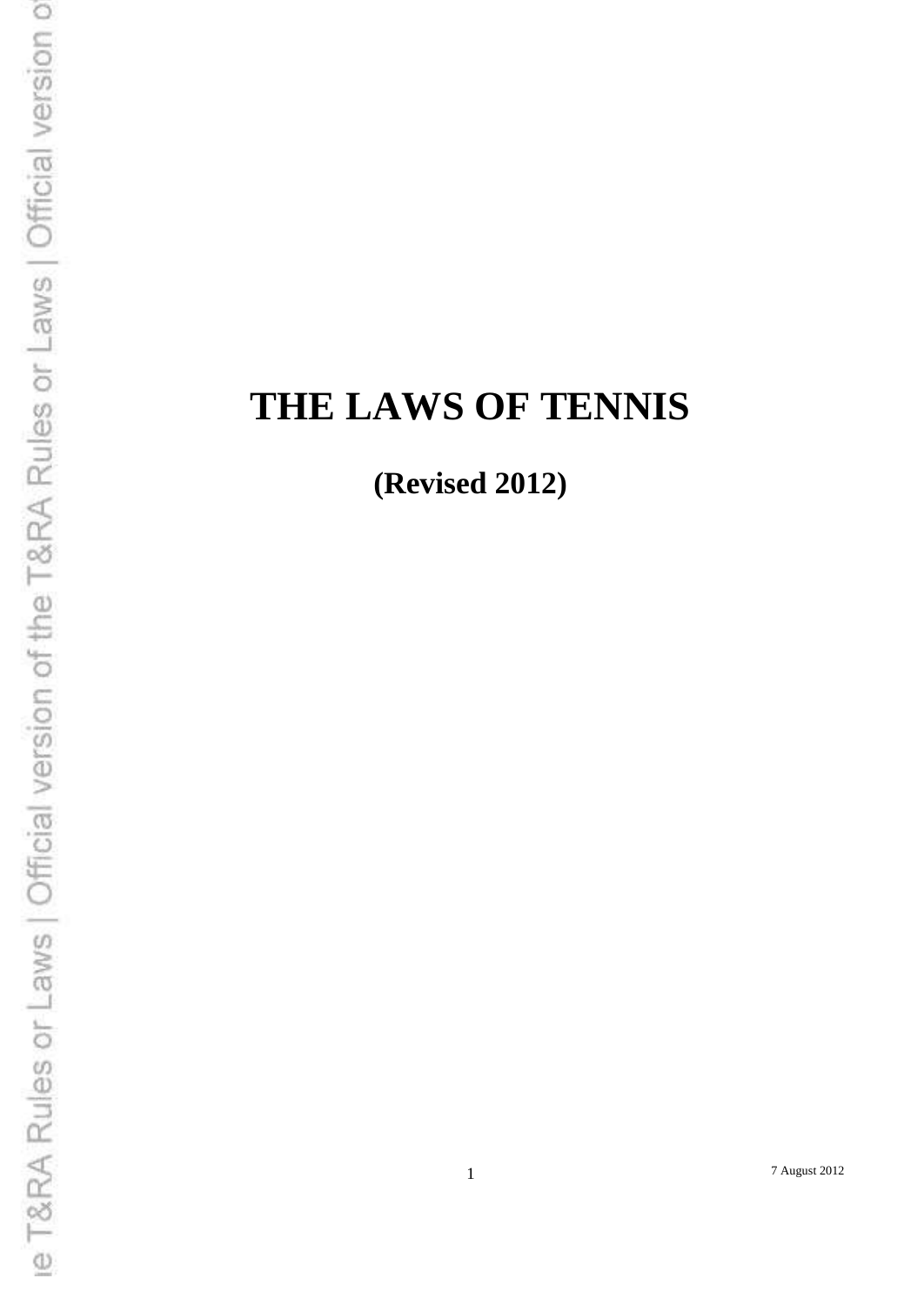#### **THE LAWS OF TENNIS**

#### **CONTENTS**

| PART I   | INTERPRETATIONS AND DEFINITIONS         | 4                |
|----------|-----------------------------------------|------------------|
| 1.       | <b>INTERPRETATIONS</b>                  | $\overline{4}$   |
| 2.       | <b>DEFINITIONS</b>                      | $\overline{4}$   |
| PART II  | EQUIPMENT AND THE COURT                 | 6                |
| 3.       | <b>BALLS</b>                            | 6                |
| 4.       | <b>RACQUETS</b>                         | $\sqrt{6}$       |
| 5.       | THE NET                                 | $\sqrt{6}$       |
| 6.       | <b>CHASE LINES</b>                      | 6                |
| PART III | PLAYING THE POINT                       | 6                |
| 7.       | <b>BEFORE PLAY</b>                      | $\boldsymbol{6}$ |
| 7.1      | Choice of Sides                         | 6                |
| 7.2      | Warm-up                                 | $\boldsymbol{7}$ |
| 8.       | SERVING AND CHANGING ENDS               | $\sqrt{ }$       |
| 8.1      | Service                                 | $\boldsymbol{7}$ |
| 8.2      | <b>Changing Sides</b>                   | $\boldsymbol{7}$ |
| 9.       | <b>CHASES</b>                           | $\boldsymbol{7}$ |
| 9.1      | Definitions Relating to Chases:         | $\boldsymbol{7}$ |
| 9.2      | <b>Making Chases</b>                    | $\,8\,$          |
| 9.3      | <b>Playing Chases</b>                   | $\,8\,$          |
| 10       | <b>LET</b>                              | 9                |
| 11       | POINTS, HOW WON AND LOST                | 9                |
| 11.1     | Player Wins the Point.                  | 9                |
| 11.2     | Player Loses the Point.                 | 9                |
| PART 1V  | <b>SCORING</b>                          | 10               |
| 12       | <b>GAMES, HOW SCORED</b>                | 10               |
| 12.1     | Calling the Points                      | 10               |
| 12.2     | The Order of Calling the Score          | 10               |
| 13       | <b>SETS HOW WON</b>                     | 10               |
| PART V   | <b>DOUBLES PLAY</b>                     | 10               |
| 14       | <b>DOUBLES PLAY</b>                     | 10               |
| 14.1     | Choosing Server and Receiver            | 10               |
| 14.2     | <b>Returning Service</b>                | 10               |
| 14.3     | Clear View of Server                    | 10               |
| 14.4     | Errors in Player Serving                | 11               |
| 14.5     | Errors in Player Receiving Service      | 11               |
| 14.6     | Partner Struck by Ball                  | 11               |
| PART VI  | <b>CONDUCT OF PLAYERS</b>               | 11               |
| 15       | GENERAL GUIDE TO THE CONDUCT OF PLAYERS | 11               |
| 16       | <b>CONTINUOUS PLAY</b>                  | 11               |
| 17       | PLAYERS HAVE NO RIGHT OF APPEAL         | 11               |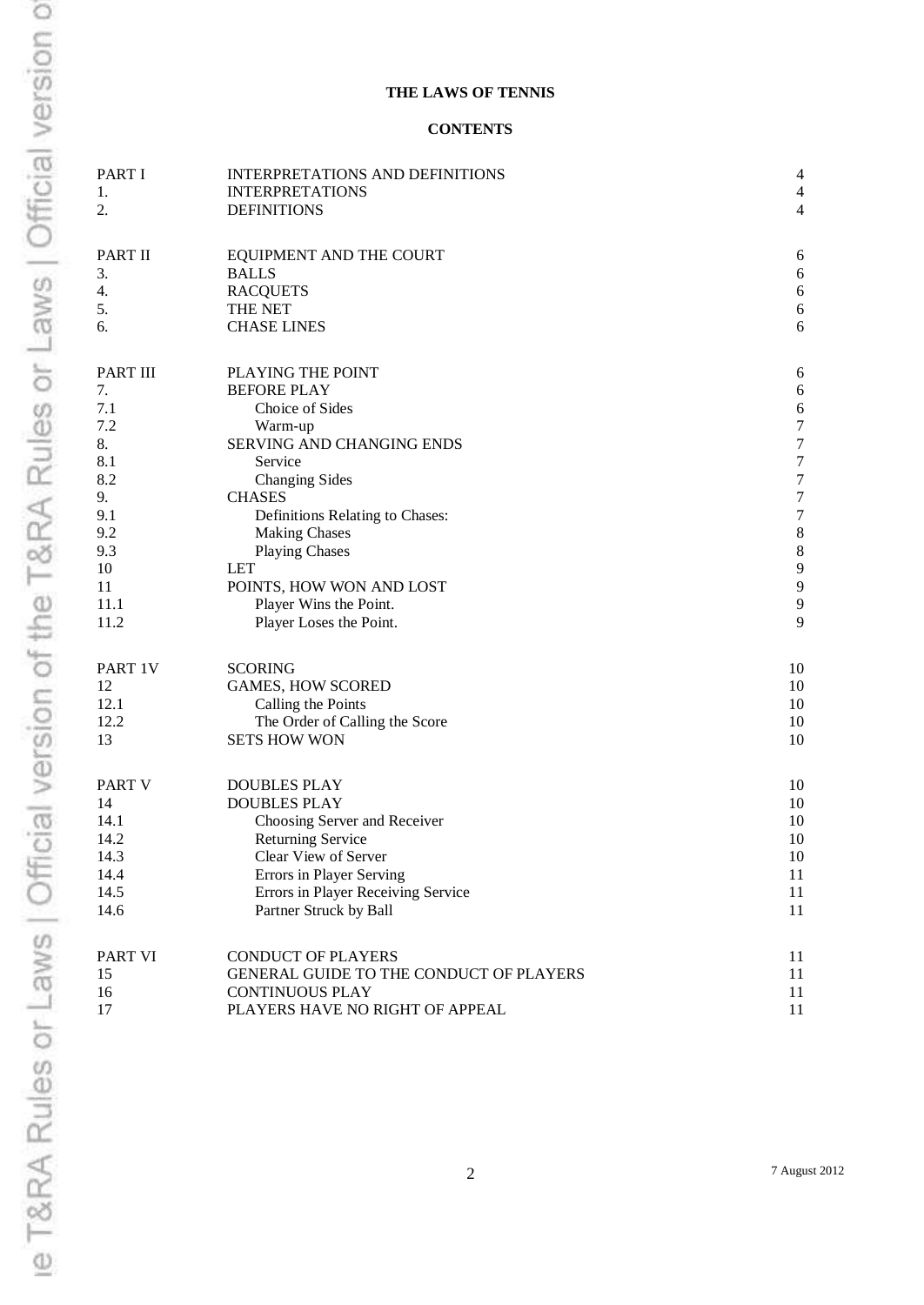| <b>PART VII</b>                 | POWERS AND DUTIES OF THE OFFICIALS            | 11 |
|---------------------------------|-----------------------------------------------|----|
| 18                              | <b>CONTROL OF THE MATCH</b>                   | 11 |
| 19                              | APPOINTMENT OF OFFICIALS                      | 11 |
| 19.1                            | Appointment of the Marker                     | 11 |
| 19.2                            | Appointment of a Referee                      | 11 |
| 20                              | THE MARKER                                    | 12 |
| 20.1                            | The Duties and Responsibilities of the Marker | 12 |
| 20.2                            | The Position of the Marker                    | 12 |
| 21                              | THE REFEREE                                   | 12 |
| 21.1                            | The Duties and Responsibilities of a Referee  | 12 |
| 21.2                            | The Position of the Referee                   | 12 |
| 22                              | POWERS OF THE MARKER AND REFEREE              | 13 |
| 22.1                            | Breach of Law 15 (Conduct of Players)         | 13 |
| 22.2                            | Breach of Law 16 (Continuous Play)            | 13 |
| <b>PART VIII</b>                | <b>HANDICAPS</b>                              | 13 |
| 23                              | Handicaps                                     | 13 |
| 23.1                            | Quarter Odds                                  | 13 |
| 23.2                            | Half Odds                                     | 13 |
| 23.3                            | <b>B</b> isque                                | 13 |
| 23.4                            | Half-Bisque                                   | 13 |
| 23.5                            | One Serve                                     | 13 |
| 23.6                            | Banned the Tambour                            | 13 |
| 23.7                            | <b>Chase Restriction</b>                      | 14 |
| <b>APPENDIX</b>                 |                                               | 15 |
| <b>GLOSSARY OF TENNIS TERMS</b> |                                               | 15 |
|                                 |                                               |    |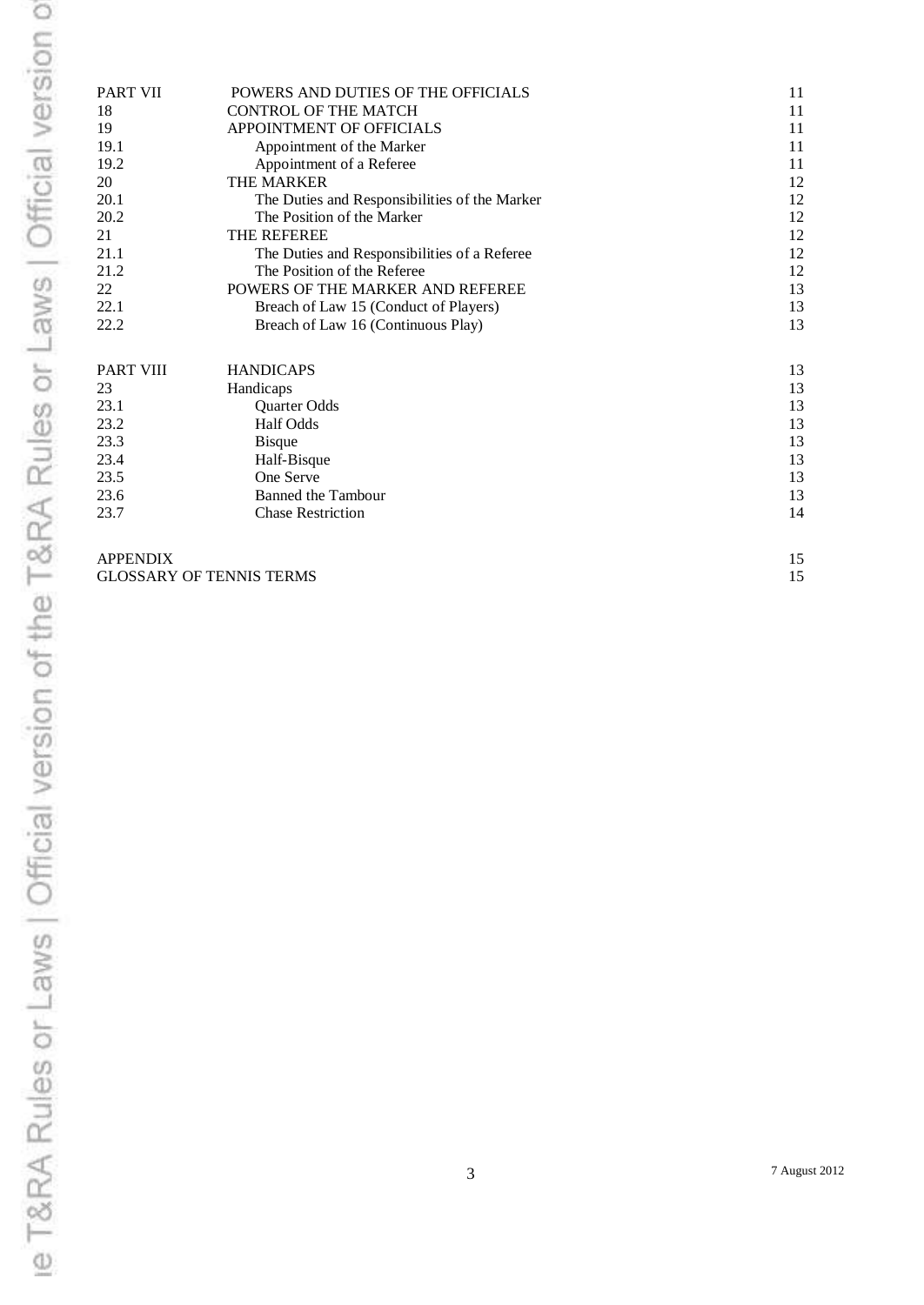# **THE LAWS OF TENNIS**

# **PART I INTERPRETATIONS AND DEFINITIONS**

#### **1. INTERPRETATIONS**

#### In these Laws:-

- 1.1 References to the "Laws" shall be references to The Laws of Tennis (2011 Revision) as from time to time amended or supplemented with the approval of the Tennis Committee of the Tennis and Rackets Association.
- 1.2 From time to time the Association, host club or the organisers of an event may lay down special rules relating to a court, a match or to a tournament. In such an event, the Laws of Tennis shall prevail except where they are inconsistent with those rules.
- 1.3 Subject to **Law 21** (THE REFEREE), the decision of the Marker in any match as to the interpretation of the Laws shall be final. In matches where there is no Marker, all calls or other decisions that would otherwise be made by a Marker shall be agreed between the players and these Laws shall be construed accordingly. If no agreement can be reached, a Let shall be played.
- 1.4 Without prejudice to **Law 1.3**, the Association may, from time to time, promulgate guidance notes for Markers and Referees. Such notes shall not form a part of the Laws and, in the event of an inconsistency between the Laws and such guidance notes, the Laws shall prevail.
- 1.5 In these Laws generally:-
	- (a) references to the singular shall include the plural and vice versa;
	- (b) references to the masculine gender shall include the female; and
	- (c) references to a defined term which is a verb shall include all appropriate tenses of that verb.

#### **2. DEFINITIONS**

In these Laws each of the following terms shall bear the meaning set opposite it in this section.

| <b>The Association</b> | The Tennis and Rackets Association.                                                                                                                                                                                                                                                                                                                                                                                                                                                                                  |  |
|------------------------|----------------------------------------------------------------------------------------------------------------------------------------------------------------------------------------------------------------------------------------------------------------------------------------------------------------------------------------------------------------------------------------------------------------------------------------------------------------------------------------------------------------------|--|
| <b>Back Walls</b>      | The walls adjoining the Main Wall between the floor and the penthouse and<br>between the penthouse and the Out of Court Line.                                                                                                                                                                                                                                                                                                                                                                                        |  |
| <b>Bandeau</b>         | The strip of wall immediately below a penthouse, usually made of the same<br>material as the penthouse.                                                                                                                                                                                                                                                                                                                                                                                                              |  |
| <b>Chase</b>           | See Law 9, which contains all definitions relating to Chases.                                                                                                                                                                                                                                                                                                                                                                                                                                                        |  |
| Court                  | The enclosure in which the game is played.                                                                                                                                                                                                                                                                                                                                                                                                                                                                           |  |
| Dead                   | A ball Served becomes dead when:-<br>a Service becomes a fault; or<br>(a)<br>a Chase is made; or<br>(b)<br>it is Chase Off; or<br>(c)<br>the point being played for is won or lost in accordance with Law 11;<br>(d)<br>or<br>"Time" is called by the Marker, the Referee, or by any player.<br>(e)                                                                                                                                                                                                                  |  |
| <b>Dedans</b>          | The Opening in the Back Wall on the Service Side.                                                                                                                                                                                                                                                                                                                                                                                                                                                                    |  |
| Drop                   | A ball is said to Drop when, after passing the Net, it bounces for the first time<br>on the floor.                                                                                                                                                                                                                                                                                                                                                                                                                   |  |
| Fall                   | A ball is said to Fall when:-<br>after passing the Net, it enters an Opening; or<br>(a)<br>it Drops on another ball or other item on the floor (not being a<br>(b)<br>player's racquet or any item of a player's clothing or equipment used<br>or carried by that player in the course of that Rest); or<br>after having Dropped and without thereafter being struck, it bounces<br>(c)<br>for the second time on the floor or touches the Net on the far side<br>from that on which the ball was originally struck. |  |
| <b>Fault Line</b>      | The line on the floor nearest the Grille and extending from the Service Line<br>to the Grille Wall.                                                                                                                                                                                                                                                                                                                                                                                                                  |  |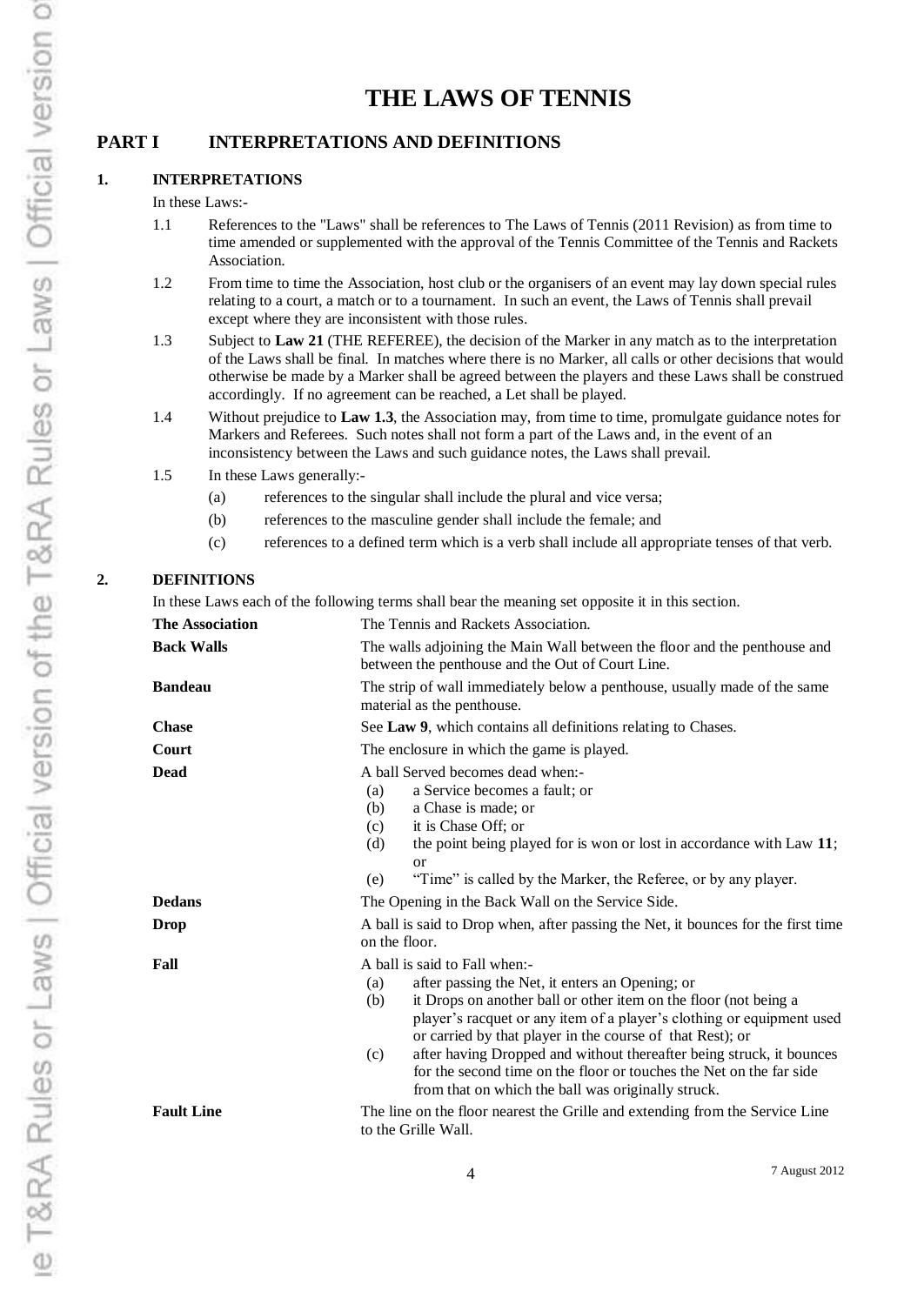| <b>Gallery</b>           | An Opening below the Side Penthouse. The Galleries are named as follows,<br>starting from the Net:-<br>on the Service Side:- the First Gallery, the Door, the Second Gallery,<br>(a)<br>the Last Gallery; and<br>on the Hazard Side:- Hazard the First Gallery, Hazard the Door,<br>(b)<br>Hazard the Second Gallery and the Winning Gallery.                                                                                                                                                                                |
|--------------------------|------------------------------------------------------------------------------------------------------------------------------------------------------------------------------------------------------------------------------------------------------------------------------------------------------------------------------------------------------------------------------------------------------------------------------------------------------------------------------------------------------------------------------|
| <b>Gallery Post</b>      | The post between two Galleries. A Gallery Post is considered to be part of<br>the Gallery nearer the Net. The part of the netting that surrounds a Gallery<br>Post is treated as being a part of that post.                                                                                                                                                                                                                                                                                                                  |
| Grille                   | The Opening in the Grille Wall.                                                                                                                                                                                                                                                                                                                                                                                                                                                                                              |
| <b>Grille Wall</b>       | The Back Wall on the Hazard Side below the penthouse.                                                                                                                                                                                                                                                                                                                                                                                                                                                                        |
| <b>Half-Court Line</b>   | The line on the floor within the Service Court running from the Back Wall on<br>the Hazard Side to the Service Line half-way between the Main Wall and the<br>Side Wall.                                                                                                                                                                                                                                                                                                                                                     |
| <b>Hazard Court</b>      | The floor of the Court on the Hazard Side from the Net up to, but excluding<br>the Service Line.                                                                                                                                                                                                                                                                                                                                                                                                                             |
| <b>Hazard Side</b>       | The side of the Court on the left of the Net when facing the Main Wall.                                                                                                                                                                                                                                                                                                                                                                                                                                                      |
| In Play                  | A ball served is In Play until it becomes Dead.                                                                                                                                                                                                                                                                                                                                                                                                                                                                              |
| Ledge                    | The lower horizontal surface of an Opening.                                                                                                                                                                                                                                                                                                                                                                                                                                                                                  |
| Line                     | The notional line at the Net on the floor of the Court separating the Service<br>Side from the Hazard Side. (It may originally have been the line that<br>supports the Net).                                                                                                                                                                                                                                                                                                                                                 |
| <b>Line Opening</b>      | An Opening on either side of the Net Post between the Net Post and the First<br>Gallery, or between the Net Post and Hazard the First Gallery.                                                                                                                                                                                                                                                                                                                                                                               |
| Main Wall                | The wall that is opposite the Side Penthouse.                                                                                                                                                                                                                                                                                                                                                                                                                                                                                |
| <b>Net Post</b>          | The post supporting the Net under the Side Penthouse.                                                                                                                                                                                                                                                                                                                                                                                                                                                                        |
| Nick                     | The junction of any wall and the floor of the Court. A ball is also said to<br>"Nick" when the ball, as it Drops or Falls, touches a wall and the floor<br>simultaneously.                                                                                                                                                                                                                                                                                                                                                   |
| Opening                  | The Line Opening and any Gallery or Winning Opening.                                                                                                                                                                                                                                                                                                                                                                                                                                                                         |
| Opening, entering an     | A ball In Play enters an Opening when it:-<br>touches any post (except the Net Post), netting or Tray of that<br>(a)<br>Opening; or<br>touches any article lying in that Opening or partly lying in and partly<br>(b)<br>extending outside that Opening; or<br>comes to rest in or on the Ledge of that Opening; or<br>(c)<br>in the case of the Grille, touches the woodwork (or other material)<br>(d)<br>forming the back of the framing of the Grille.                                                                   |
| <b>Out of Court</b>      | Unless any Local Rule provides otherwise, a ball is Out of Court if it:-<br>(a)<br>touches any part of the Out of Court Line or any wall, roof or<br>window above it or any lighting equipment, including any ancillary<br>cabling; or<br>touches or passes over or through the roof or roof beams or girders or<br>(b)<br>the roof space above the roof beams or girders; or<br>exceptionally, where the Court has no roof, touches anything outside<br>(c)<br>the Court or anything which forms the exterior of the Court. |
| <b>Out of Court Line</b> | The line marking the upper limit of the playing surface of the Court.                                                                                                                                                                                                                                                                                                                                                                                                                                                        |
| <b>Passing the Net</b>   | A ball passes the Net when it crosses from one side of the Court to the other.                                                                                                                                                                                                                                                                                                                                                                                                                                               |
| <b>Receiver</b>          | The player who is to take the Service.                                                                                                                                                                                                                                                                                                                                                                                                                                                                                       |
| Rest                     | A stroke or series of strokes, commencing when the ball is Served and<br>terminating when the ball is Dead.                                                                                                                                                                                                                                                                                                                                                                                                                  |
| Server                   | The Server is the player who delivers or is to deliver the Service from time to<br>time.                                                                                                                                                                                                                                                                                                                                                                                                                                     |
| Service                  | The method of starting a Rest.                                                                                                                                                                                                                                                                                                                                                                                                                                                                                               |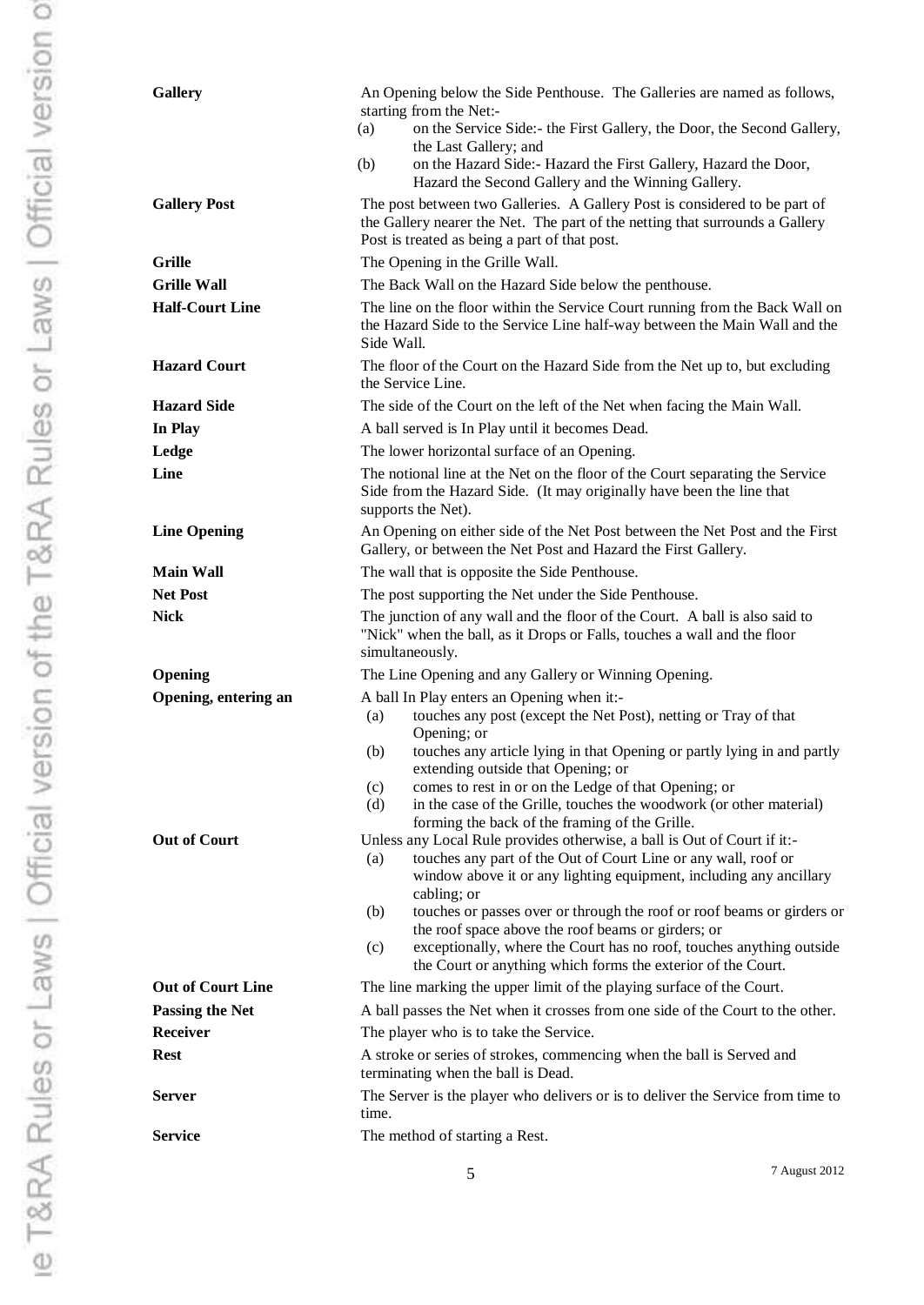| <b>Service Court</b><br>The part of the floor on the Hazard Side that is bordered by the Side Wall, the<br>Grille Wall, the Fault Line and the Service Line (including those two lines).<br>The line on the floor of the Court which is nearest and parallel to the Grille |  |
|----------------------------------------------------------------------------------------------------------------------------------------------------------------------------------------------------------------------------------------------------------------------------|--|
| <b>Service Line</b>                                                                                                                                                                                                                                                        |  |
| Wall.                                                                                                                                                                                                                                                                      |  |
| <b>Service Penthouse</b><br>That part of the Side Penthouse that is on the Hazard Side, including the line<br>that bisects the Side Penthouse.                                                                                                                             |  |
| <b>Service Side</b><br>The side of the Court on the right of the Net when facing the Main Wall.                                                                                                                                                                            |  |
| <b>Service Wall</b><br>The wall above the Side Penthouse up to, but excluding, the Out of Court<br>Line.                                                                                                                                                                   |  |
| <b>Side Penthouse</b><br>The penthouse opposite the Main Wall up to its junction with the other<br>penthouses.                                                                                                                                                             |  |
| <b>Striker</b><br>The player who last struck the ball.                                                                                                                                                                                                                     |  |
| <b>Tambour</b><br>The projection on the Main Wall near the Grille. (The whole of the<br>projection should be called the Tambour though the term is more commonly<br>applied only to that part of it that is at an angle to the Main Wall).                                 |  |
| The inner part of the bottom of an Opening behind the Ledge, usually made<br><b>Tray</b><br>of wood.                                                                                                                                                                       |  |
| <b>Winning Gallery</b><br>The Last Gallery on the Hazard Side.                                                                                                                                                                                                             |  |
| <b>Winning Openings</b><br>The Dedans, the Grille and the Winning Gallery.                                                                                                                                                                                                 |  |

# **PART II EQUIPMENT AND THE COURT**

#### **3. BALLS**

The balls shall not be less than 62 mm (2 7/16 ins) and not more than 65 mm (2 9/16 ins) in diameter. They shall not be less than 71 gms ( $2\frac{1}{2}$  oz) and not more than 78 gms ( $2\frac{3}{4}$  oz) in weight.

#### **4. RACQUETS**

Unless, exceptionally, the Association approves another specification, racquet frames shall be asymmetric as traditionally designed for Real Tennis. The internal dimensions of the head shall not exceed 241mm in length by 178mm in width and the overall length of the racket shall not exceed 680 mm. They shall be made entirely of wood or wood based derivatives, but may include laminates made of other materials and essential adhesives, but not of any mineral substances. Strengthening of eyelets is permitted using only natural cellulose based substances, but the frames should not be otherwise be stiffened. (Effective 01 August 2012; Enforced 01 August 2013)

#### **5. THE NET**

The height of the Net above the level of the floor shall be:-

0.91 metres (3 ft) at the centre of the Court; and

1.52 metres (5 ft) at both the Main Wall and below the edge of the Side Penthouse, but subject to **Law 1.2**.

#### **6. CHASE LINES**

Chase Lines are lines normally painted on the floor to enable the Marker to mark the Chases and are located as follows:-

- (a) on the Service Side, proceeding from the Back Wall towards the Net:- Half-a-Yard, One Yard, One and Two (describing the half-yard line between the one yard line and the two yard line) and so on up to Six, then Half-a-Yard Worse than Six, the Last Gallery, Half-a-Yard Worse than the Last Gallery, A Yard Worse than the Last Gallery, the Second Gallery, the Door, and the First Gallery; and
- (b) in the Hazard Court, proceeding from the Service Line towards the Net:- Hazard Half-a-Yard, Hazard One Yard, Hazard One and Two, Hazard Two Yards, Hazard the Second Gallery, Hazard the Door and Hazard the First Gallery.

# **PART III PLAYING THE POINT**

#### **7. BEFORE PLAY**

#### **7.1 Choice of Sides**

The choice of sides at the beginning of a match shall be decided by the spin of a racquet or, if preferred by any of the players, by the toss of a coin.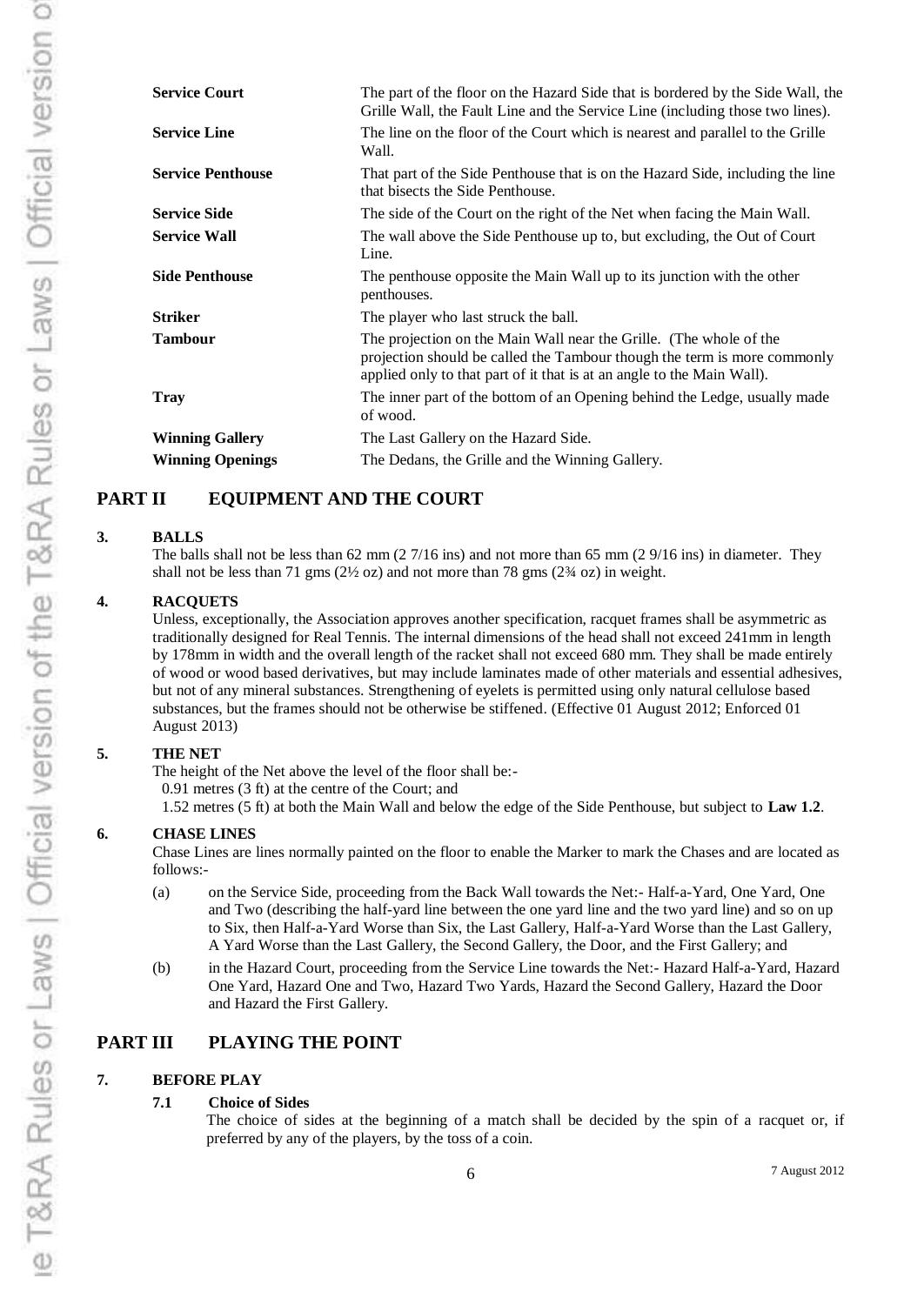#### **7.2 Warm-up**

Players shall be permitted a warm-up period of five minutes commencing from:-

- (a) the scheduled start of play; or
- (b) the completion of the preceding match; or
- (c) the arrival of the last player on Court; whichever is the later.

#### **8. SERVING AND CHANGING ENDS**

#### **8.1 Service**

- (a) The player who is on the Service Side always delivers the Service.
- (b) A Service is good if it is not a fault.
- (c) Once a serve has become a fault, the ball is dead and may not be returned.
- (d) A Service is a fault:-
	- (i) if the Server, at the time of striking the ball, fails to maintain contact with the floor or touches the Second Gallery Line or any part of the Court between the Second Gallery Line and the Net; or
	- (ii) if the Server misses the ball or does not definitely strike it or makes a double hit as defined in **Law 11.2(e**); or
	- (iii) if the ball served, before touching the Service Penthouse, touches any part of the Court except the Side Penthouse or Service Wall; or
	- (iv) if the ball served touches the edge of the Side Penthouse before touching anything else; or
	- (v) if the ball served leaves the Side Penthouse or Service Wall without touching the Service Penthouse or touches the edge of the Service Penthouse without first striking the Service Wall or another part of the Side Penthouse; or
	- (vi) if the ball served goes Out of Court; or
	- (vii) if the ball served, after striking the Service Penthouse and without then having first been volleyed, strikes the Main Wall or Tambour before Dropping; or
	- (viii) if the ball served, after striking the Service Penthouse and without then having first been volleyed, Drops anywhere except in the Service Court or in the Winning Gallery.
- (e) If the Receiver is not ready for a Service and does not attempt to take it, a Let (**Law 10**) shall be allowed, subject always to the provisions of **Law 16(a)** - Continuous Play.

#### **8.2 Changing Sides**

- (a) During a match the players shall change sides when two Chases have been made or when one Chase has been made with the score on game point.
- (b) If the players change sides before they should, or do not change sides when they should have done, the following provisions shall apply:
	- (i) any points completed on the wrong side shall stand as if no mistake had been made;
	- (ii) no more than two Chases, or one Chase if either player's score is at forty or advantage, shall be played for after the players change sides;
	- (iii) Any Chase, in excess of the proper number, that is discovered before it has been played for shall be annulled;
	- (iv) Any Chase outstanding after either player has won the game shall be annulled.

#### **9. CHASES**

The Chase, as defined in **Law 9.1**, is the procedure by which players gain or lose the Service Side. When a Chase is made, the score in strokes is unaltered but that Chase is marked and played for when the players change ends. The players change ends when two Chases are made or when one chase is made with the score on game point. When the players have changed ends, the Chases are played for in the next one or two (as the case may be) Rests in the order in which they were made. Once those Chases have been played for, the game continues normally.

#### **9.1 Definitions Relating to Chases:**

- **Better than** One Chase is Better than another if it is made nearer to the Back Wall on the same side of the Court. In marking Chases, "Better than" means that the ball makes a Chase:-
	- (a) nearer to the Back Wall than the line mentioned; and
	- (b) nearer to that line than to any other yard or Gallery line.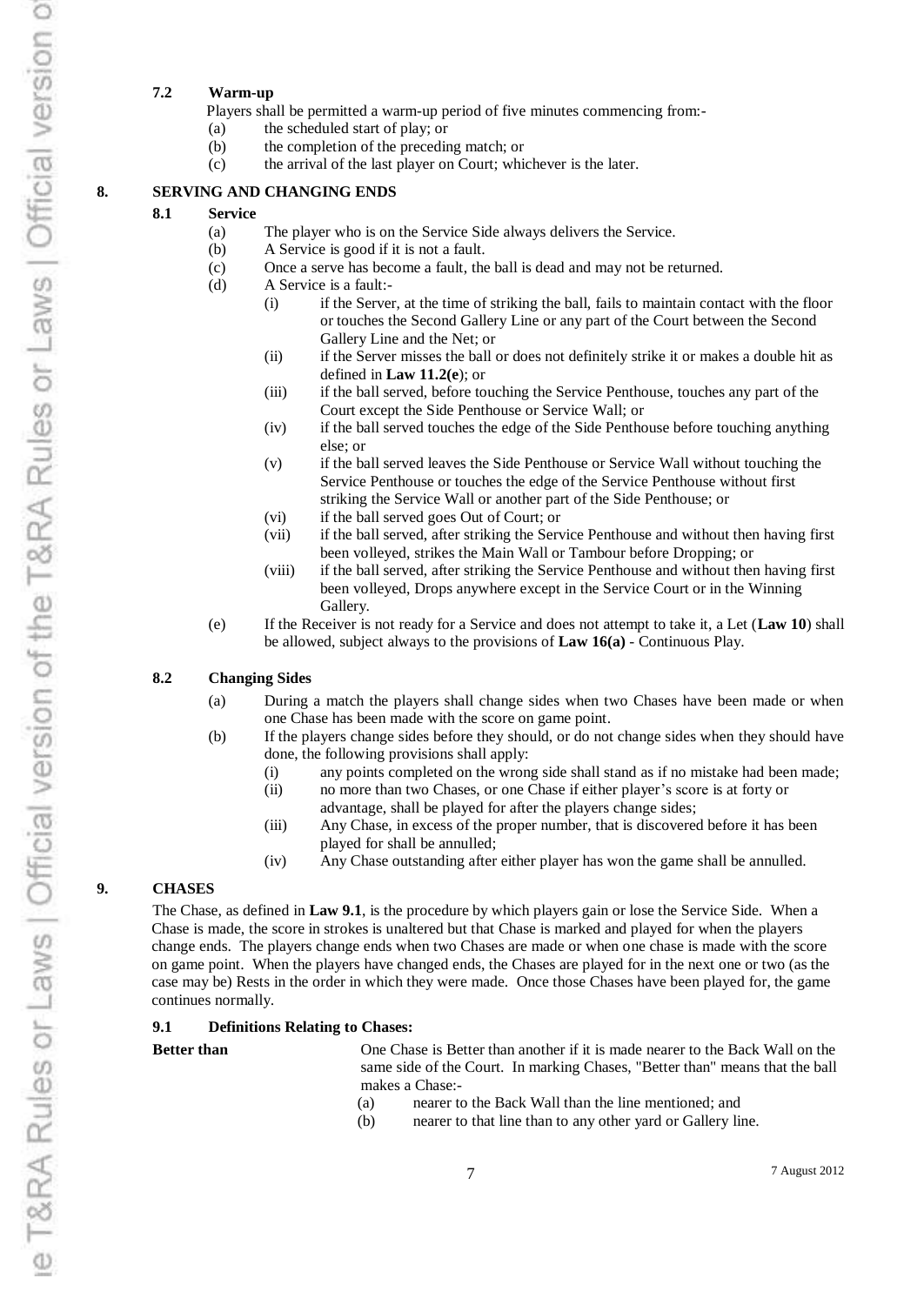| <b>Chase</b>                 | A Chase is made whenever the ball Falls in the Hazard Court, or Falls<br>anywhere on the Service Side, or enters either Line Opening or any Gallery,<br>except the Winning Gallery.                                                                                                                                              |
|------------------------------|----------------------------------------------------------------------------------------------------------------------------------------------------------------------------------------------------------------------------------------------------------------------------------------------------------------------------------|
| <b>Chase the Line</b>        | The Chase made when the ball enters the Line Opening. On the floor it is the<br>area between the Net and the First Gallery Line excluding that line. A ball<br>which Drops on the Service Side and then Falls on the Hazard Side is also<br>marked Chase the Line.                                                               |
| <b>Hazard Chase</b>          | A Chase made on the Hazard Side of the Court.                                                                                                                                                                                                                                                                                    |
| <b>Hazard Chase the Line</b> | The Chase made when the ball enters the Line Opening on the Hazard Side.<br>On the floor it is the area between the Net and Hazard the First Gallery Line,<br>excluding that line. A ball which Drops on the Hazard Side and then Falls on<br>the Service Side is also marked Hazard Chase the Line                              |
| <b>Marking a Chase</b>       | A Chase is marked at the point where the ball Falls.                                                                                                                                                                                                                                                                             |
| Worse than                   | One Chase is Worse than another if it is made further away from the Back<br>Wall on the same side of the Court. In marking Chases, "Worse than" means<br>that the ball makes a Chase:-<br>further away from the Back Wall than the line mentioned; and<br>(a)<br>(b) nearer to that line than to any other Yard or Gallery line. |
|                              |                                                                                                                                                                                                                                                                                                                                  |

#### **9.2 Making Chases**

- (a) When no Chase is being played for, a Chase is made if the ball, whilst In Play, enters the Line Opening or any Gallery (except the Winning Gallery) or Falls on the floor of the Court anywhere on the Service Side or within the Hazard Court. When a Chase is made the score in strokes relating to that Rest shall be unaltered until that Chase is played for (**Law 9.3**).
- (b) A Chase is made at the Line Opening or Gallery which the ball enters or at the Chase Line on which it Falls, provided that if the ball Falls between two Chase Lines, it makes a Chase Better than or Worse than the yard or gallery line nearest the spot where it Fell, except that:
	- (i) it makes chase Better than Half-a-Yard or Better than Hazard Half-a-Yard when it so Falls;
	- (ii) when it Falls Better than or Worse than the Chase Line which is A Yard Worse than the Last Gallery, the Chase is called "Nearly a Yard Worse than the Last Gallery" or "More than a Yard Worse than the Last Gallery" as applicable;
	- (iii) when it Falls Worse than the First Gallery Line or the Hazard First Gallery Line it makes Chase the Line or Hazard Chase the Line, as applicable;
	- (iv) when it Drops or Falls in the Net on the opposite side of the Court from the Striker, or Drops on that opposite side and then Falls on the side from which it was last struck, it makes Chase the Line on the opposite side from the Striker;
	- (v) when it Drops or Falls on another ball or other item on the floor (not being a player's racquet or any item of a player's clothing or equipment used or carried by that player in the course of that Rest), it makes a Chase as if it had Fallen where that ball or item was lying.
	- (vi) when it strikes the Marker, having previously passed the Net, it makes a Chase as if it had Fallen where the Marker was situate at the time of impact.

#### **9.3 Playing Chases**

- (a) When the players change sides in accordance with **Law 8.2** the Chase or Chases shall be played for immediately in the order in which they were made. The winner of each Chase shall win the point. Unless there is a Let (**Law 10**), a Chase shall be played for once only.
- (b) When a Chase is being played for:-
	- (i) the opponent of the player who made the Chase (being the Server in the case of a Hazard Chase and the Receiver in each other case) is said to be "Attacking the Chase". The player who made the Chase is said to be "Defending the Chase";
	- (ii) the player Attacking the Chase wins the Chase if he makes a Better Chase or loses the Chase if he makes a Worse Chase, in either case than the one being played for; or
	- (iii) if that Chase is on the Service Side; the player on the Hazard Side will lose the Chase to a Chase made on the Hazard Side; or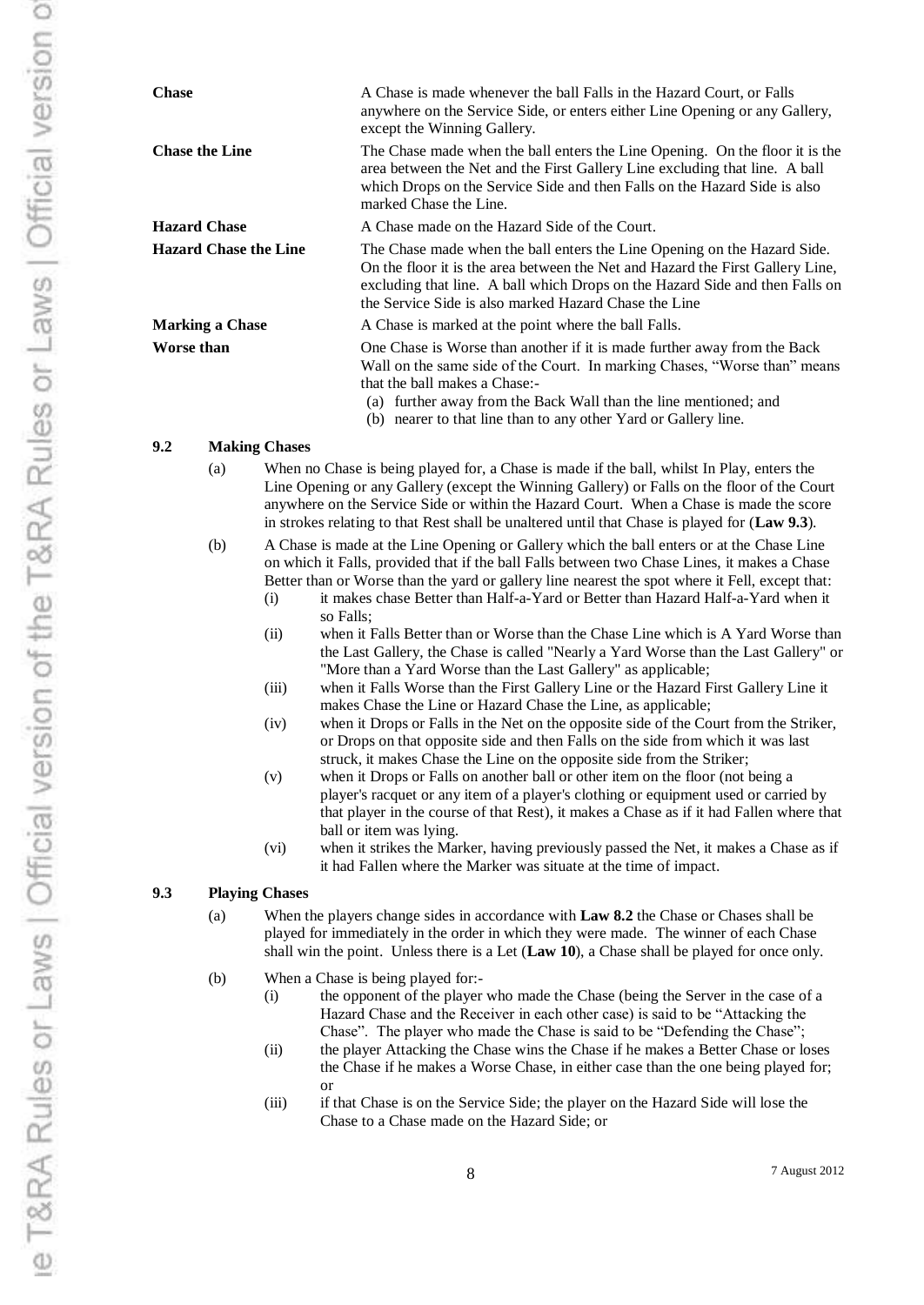- (iv) if that Chase is on the Hazard Side; the player on the Service Side will lose the Chase to a Chase made on the Service Side; or
- (v) if a player loses the point in accordance with **Law 11.2**, the Chase is annulled and that Law shall apply; or
- (vi) if the player Attacking the Chase makes a Chase equal to the one being played for it is Chase Off and the score remains unaltered.

(c) In cases where it is thought that a Chase may have been wrongly called or there has been a misunderstanding or a mistake:-

- (i) if it is thought that a Chase has been wrongly called by the Marker, the Server may appeal before delivering the Service, and the Receiver may appeal before attempting to take it. If there is no such appeal, the Chase played for shall be that called by the Marker immediately before the Service is delivered, notwithstanding that this may be different from that marked when the Chase was made; or
- (ii) if there has been any misunderstanding as to what Chase the Marker called, the Rest as played shall stand or a Let (**Law 10**) may be allowed, whichever the Marker considers equitable in view of all the circumstances; or
- (iii) if through any mistake, at the end of a game there is a Chase that has been made and not played for, that Chase is annulled.

#### **10 LET**

- (a) Should the Marker, or any player with due justification, call "Time" at any stage during a Rest, play in that rest shall cease immediately.
- (b) The Marker may, at his sole discretion, call "Time" at any stage during a Rest and on resumption of play, the players shall play a Let. The Marker may also allow a Let promptly upon completion of a Rest if he considers it equitable so to do. No appeal shall be allowed by any player against such decision.
- (c) Any player shall be entitled to call "Time" and a Let shall be allowed, if:-
	- (i) as Receiver, he is not ready for a Service and makes no attempt to return it (**Law 8.1**); or
	- (ii) it is thought that a Chase has been wrongly called and "Time" is called before any attempt is made to return Service (**Law 9.3(c)(i)**); or
	- (iii) in Doubles play, the Receiver's view of the Server is obscured by the Server's partner (**Law 14.3**).
- (d) If a player calls "Time" at any other time, or for any other reason, the ball shall become Dead and it shall be at the sole discretion of the Marker whether a Let shall be allowed.
- (e) In the case of a Let:-
	- (i) the Rest to which it refers counts for nothing;
	- (ii) if a Chase was being played for, it shall immediately be played for again; and
	- (iii) if there was a previous Service fault, that fault is not annulled.

#### **11 POINTS, HOW WON AND LOST**

#### **11.1** Player **Wins the Point.**

A player wins a point if, during the relevant Rest:-

- (a) he wins a Chase; or
- (b) a ball In Play struck by him after passing the Net, enters a Winning Opening or Falls on the Hazard Side between the Service Line and the Grill Wall or on the Service Line.

#### **11.2 Player Loses the Point.**

A player loses a point if, during the relevant Rest:-

- (a) he loses a Chase; or
- (b) as Server he serves two consecutive faults for that point; or
- (c) a ball In Play struck by him does not Pass the Net. (A ball does not Pass the Net if it has previously entered an Opening or touched the floor or anything lying on the floor, or touched the Marker or the Net Post, or any Wing Net (**See Appendix**); or
- (d) a ball In Play struck by him goes Out of Court; or
- (e) he makes a Double Hit. A Double Hit is not made if the player has made one continuous stroke at the ball, unless:-
	- (i) during the course of such stroke the ball has struck another surface of the Court between one contact with the racquet and another; or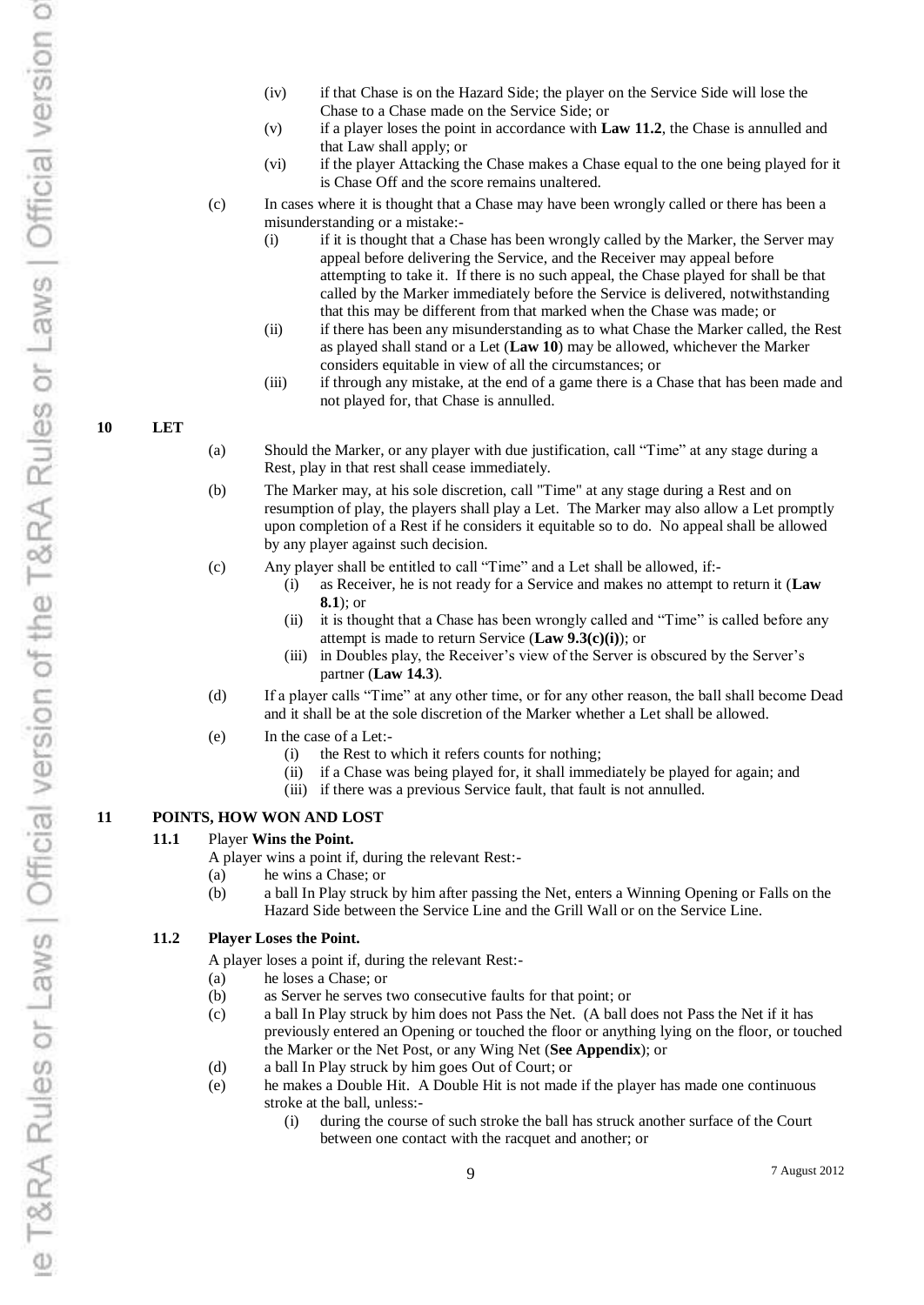- (ii) the ball remains in contact with the racquet for such a time as to constitute a throw in the opinion of the Marker; or
- (f) a ball In Play touches that player or anything he wears or carries, or has worn or carried in the course of that rest, except his racquet held by him in the act of striking the ball; or
- (g) he strikes a ball In Play on the side of the Net from which it was struck, except that a ball which has Dropped on the player's side of the Court and bounced back over the Net may be followed and struck by the player as long as he does not break any other Law; or
- (h) he touches the Net when the ball is In Play either before or after striking the ball except that if, in the opinion of the Marker, he deliberately strikes the Net in order to prevent a Chase being made, the Chase shall stand as if he had not struck the Net; or
- (i) as Receiver he volleys a serve, which might otherwise have been a good serve, before it has touched the Service Penthouse; or
- (j) a ball In Play struck by him, after Passing the Net, comes back and Drops on the side of the Court from which it was struck by that player (even if the ball touches the Net before so Dropping).

#### **PART 1V SCORING**

#### **12 GAMES, HOW SCORED**

#### **12.1 Calling the Points**

- (a) In each game, when either player wins his first point, his score is called fifteen; when he wins his second point, thirty; when he wins his third point, forty and when he wins his fourth point, he wins the game except that:-
	- (i) when both players have won three points, the score is called deuce and it is called advantage to the player who wins the next point; and
	- (ii) if the player who is at advantage wins the next point, he wins the game. If he loses it, the score is again called deuce and so on until the player who is at advantage wins a point and the game;
- (b) In all matches where a Handicap is played and in such other matches where the tournament rules so provide, the score shall be called 'forty all' or 'advantage all' instead of deuce and the player who wins the next point shall win the game.

#### **12.2 The Order of Calling the Score**

The score of the player winning the point shall be called first.

#### **13 SETS HOW WON**

The player who first wins six games in a set wins that set, unless a different number of games has been stipulated.

# **PART V DOUBLES PLAY**

#### **14 DOUBLES PLAY**

The Laws for singles matches apply equally to doubles matches and players are, with the following variations, in all cases subject to the same Laws as a player in a singles match.

#### **14.1 Choosing Server and Receiver**

Before commencing each set the players on the Service Side shall select which player is to serve. The players on the Hazard Side shall then select which player is to receive Service. The selected players are then the Server and Receiver for their sides throughout the first game and for odd games throughout the set. Their partners are Server and Receiver in the even games.

#### **14.2 Returning Service**

A return of Service is not good if made by the Receiver's partner, unless the ball has Dropped in the Service Court between the Half-Court Line and the Fault Line or on either of those lines.

#### **14.3 Clear View of Server**

The Server's partner shall not stand in such a position, when the Server is serving, as to prevent the Receiver from having a clear view of the Server and the ball. If the Receiver's view is obscured and he does not attempt to take the serve, a Let shall be allowed.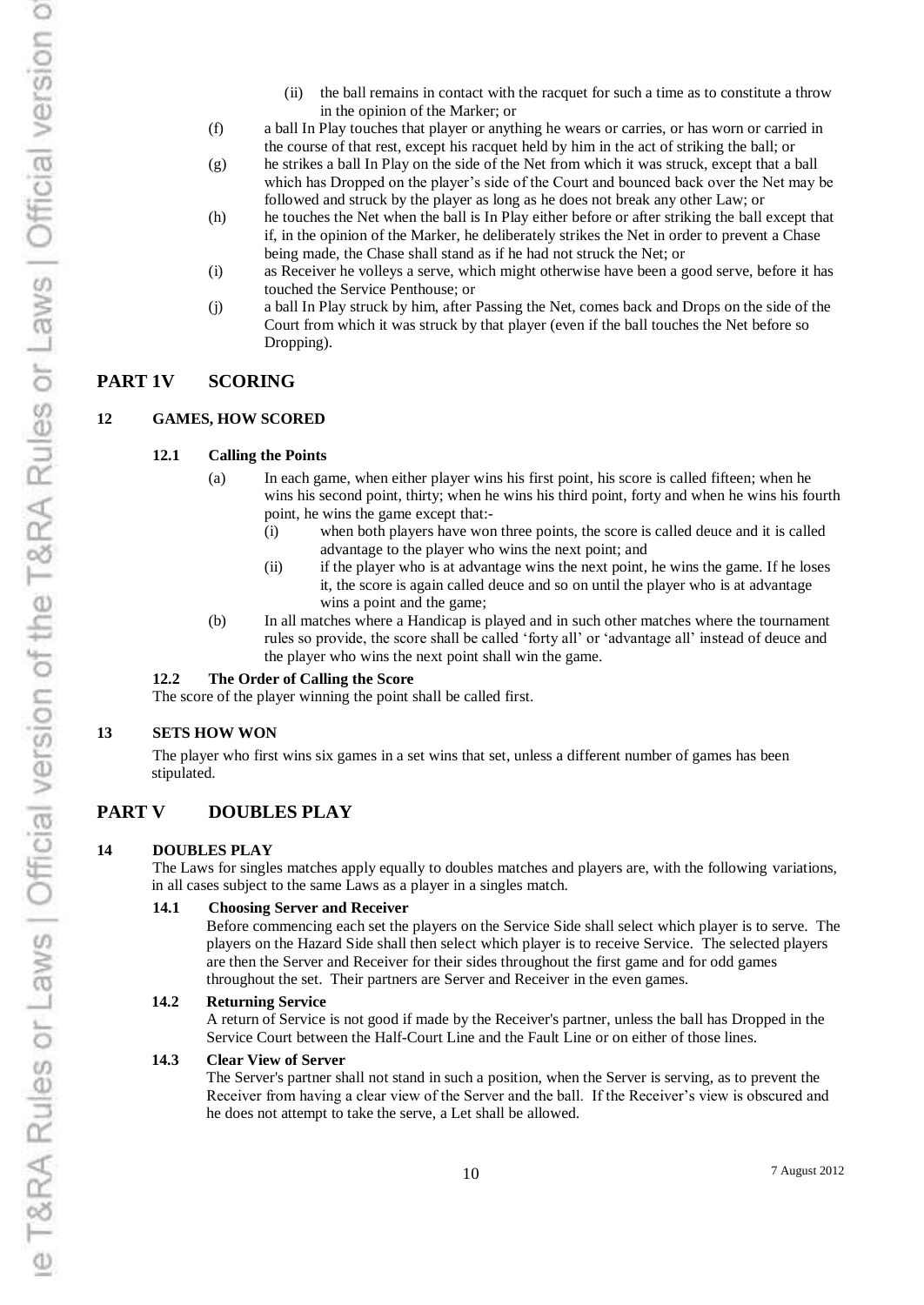#### **14.4 Errors in Player Serving**

If an incorrect player serves, whether or not the correct Receiver returns the Service, the Marker shall call a fault, but if the error goes unnoticed, then all completed Rests shall stand as if correctly scored.

#### **14.5 Errors in Player Receiving Service**

If an incorrect player returns Service from the correct Server, the Marker shall call a stroke against that player except in cases where the ball Drops in the Service Court between the Half Court Line and the Fault Line or on either of those lines. If an error goes unnoticed, then all completed Rests shall stand as if correctly scored.

#### **14.6 Partner Struck by Ball**

In addition to the circumstances described in **Law 11.2**, a player loses the point if a ball struck by him hits his partner or anything his partner is wearing or carrying.

#### **PART VI CONDUCT OF PLAYERS**

#### **15 GENERAL GUIDE TO THE CONDUCT OF PLAYERS**

Players shall conduct themselves in a manner consistent with the etiquette, sportsmanship and exemplary standards of behaviour and dress expected of the sport. In particular, players should:-

- (a) Abide by the Laws and spirit of the game;
- (b) Accept the decisions of Referees, Markers and other officials without question or protest and treat them with due respect at all times;
- (c) Exercise self control at all times;
- (d) Treat their opponents and fellow participants fairly and with due respect at all times and not seek, or behave in any way so as to, distract, intimidate, or belittle them;
- (e) Accept success, failure, victory or defeat with good grace and without excessive display of emotion;
- (f) Not behave in any way likely to bring the game into disrepute.

#### **16 CONTINUOUS PLAY**

- (a) After the first Service has been delivered, play shall be continuous and, having regard to all the circumstances, reasonably expeditious.
- (b) No player may leave the Court without the express permission of the Marker (or the Referee if this task has been allocated to the Referee) and then only for a good reason and for the shortest possible time.

#### **17 PLAYERS HAVE NO RIGHT OF APPEAL**

Unless specifically otherwise provided in the Laws, the players shall have no right of appeal to any person in respect of any marking decision (whether or not a Referee has been appointed under the provisions of **Law 19**). Notwithstanding the foregoing, the players may:-

- (a) check the accuracy of the score;
- (b) check the calling of a previously marked Chase;
- (c) seek clarification from the Marker or the Referee (if this task has been allocated to the Referee) on points of law.

# **PART VII POWERS AND DUTIES OF THE OFFICIALS**

#### **18 CONTROL OF THE MATCH**

Save only to the extent that certain specific powers or duties have been delegated to a Referee appointed in accordance with **Law 19.2**, the Marker shall have full control of the match and his decisions shall be final. Even where a Referee has been appointed, those powers set out in **Law 20.1** that have not been delegated to a referee shall be exercised by the Marker.

#### **19 APPOINTMENT OF OFFICIALS**

#### **19.1 Appointment of the Marker**

Markers and Referees shall be appointed by the Event Organisers.

#### **19.2 Appointment of a Referee**

A Referee may be appointed at any time considered appropriate by the Event Organisers or whenever the Marker requests one. If a player wishes a Referee to be appointed, he shall make such request before the start of a match to the Event Organisers whose decision, whether or not to appoint a Referee for that match shall be final.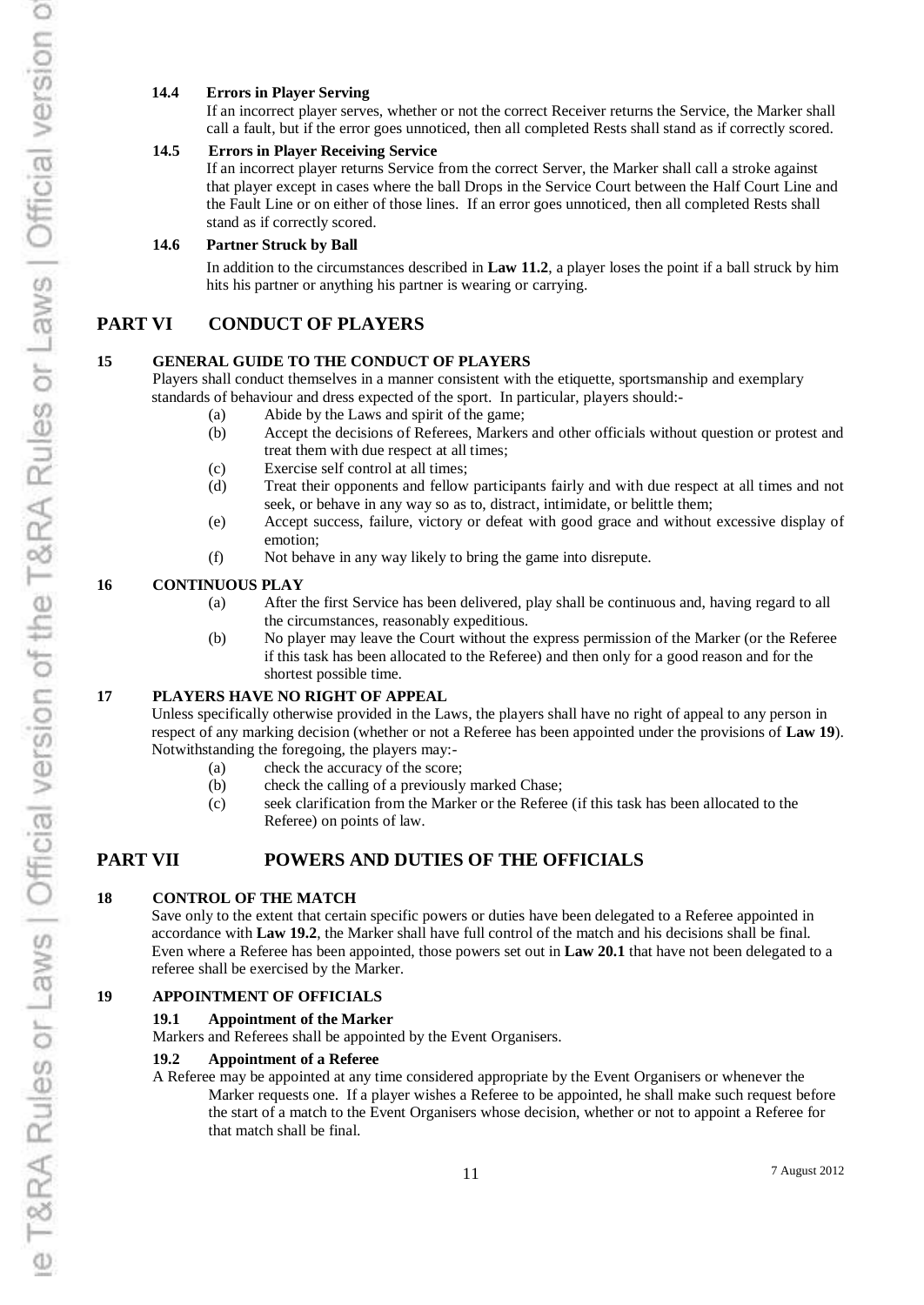#### **20 THE MARKER**

#### **20.1 The Duties and Responsibilities of the Marker**

The principal duties and responsibilities of the Marker shall be:-

- (a) to be well versed in the Laws, any guidelines for Markers and Referees promulgated from time to time by the Association and any specific rules relating to the relevant match or tournament;
- (b) to notify the players whenever a Referee is appointed and inform the players of any variation in the duties delegated to the Referee from those set out in **Law 21.1**.
- (c) to carry out the principal duties set out below to the extent that they are not delegated to a Referee for a specific match:-

Before the start of and throughout the match the Marker shall, to the extent reasonably possible in the circumstances:-

- (i) ensure that the Net at the centre is at the correct height;
- (ii) ensure that the court is fit for play;
- (iii) ensure that balls lying on the floor are removed between rests;
- (iv) ensure that the ball troughs used by the Server are replenished.

The Marker shall, to the extent reasonably possible in the circumstances, be responsible for the conduct of the match generally and in particular for:-

- (v) calling service faults;
- (vi) marking and calling Chases;
- (vii) directing the players to change sides at the appropriate time and calling each Chase before it is played for;
- (viii) calling points won and lost;
- (ix) keeping and calling the score;
- (x) giving clarification, when asked to do so, on points of law.
- (d) The Marker shall, to the extent reasonably possible in the circumstances, ensure compliance with the Laws relating to the Conduct of Players (**Law 15**) and Continuous Play (**Law 16**).
- (e) The Marker shall, to the extent reasonably possible in the circumstances, ensure that spectators do not disturb the players.

#### **20.2 The Position of the Marker**

Unless the conditions of a match or tournament regulations allow otherwise, the Marker shall stand in the Markers Box at the entrance to the Court, as is required for top flight matches. If the Marker is marking from the Dedans, the player on the Hazard Side shall mark Hazard Chases except where an additional Marker is appointed for that purpose.

#### **21 THE REFEREE**

#### **21.1 The Duties and Responsibilities of a Referee**

The principal duties and responsibilities of a Referee shall be:-

- (a) to be well versed in the Laws, any guidelines for Markers and Referees promulgated from time to time by the Association and any specific rules relating to the relevant match or tournament.
- (b) to carry out those duties of the Marker set out in **Law 20.1** which are delegated to the Referee for a specific match. Unless the Event Organiser in consultation with the Marker and Referee shall decide otherwise, the duties to be delegated to the Referee shall be:-
	- (i) to keep a written record of the score and of Chases and to correct any errors in the calling of the score or previously marked Chases;
	- (ii) to call Service Faults on or above the Service Penthouse;
	- (iii) to advise the Marker on all marking decisions where the Marker is uncertain or unsighted, but only in cases where the Marker requests the assistance of the Referee;
	- (iv) to give clarification when asked to do so on points of law.
	- (v) with the assistance of the Marker, to be responsible for all matters involving breaches of **Law 15** (Conduct of Players) and **Law 16** (Continuous Play);
	- (vi) to ensure that spectators do not disturb the players.

#### **21.2 The Position of the Referee**

Unless the conditions of a match or tournament regulations allow otherwise, the Referee shall be seated to the right of centre in the Dedans.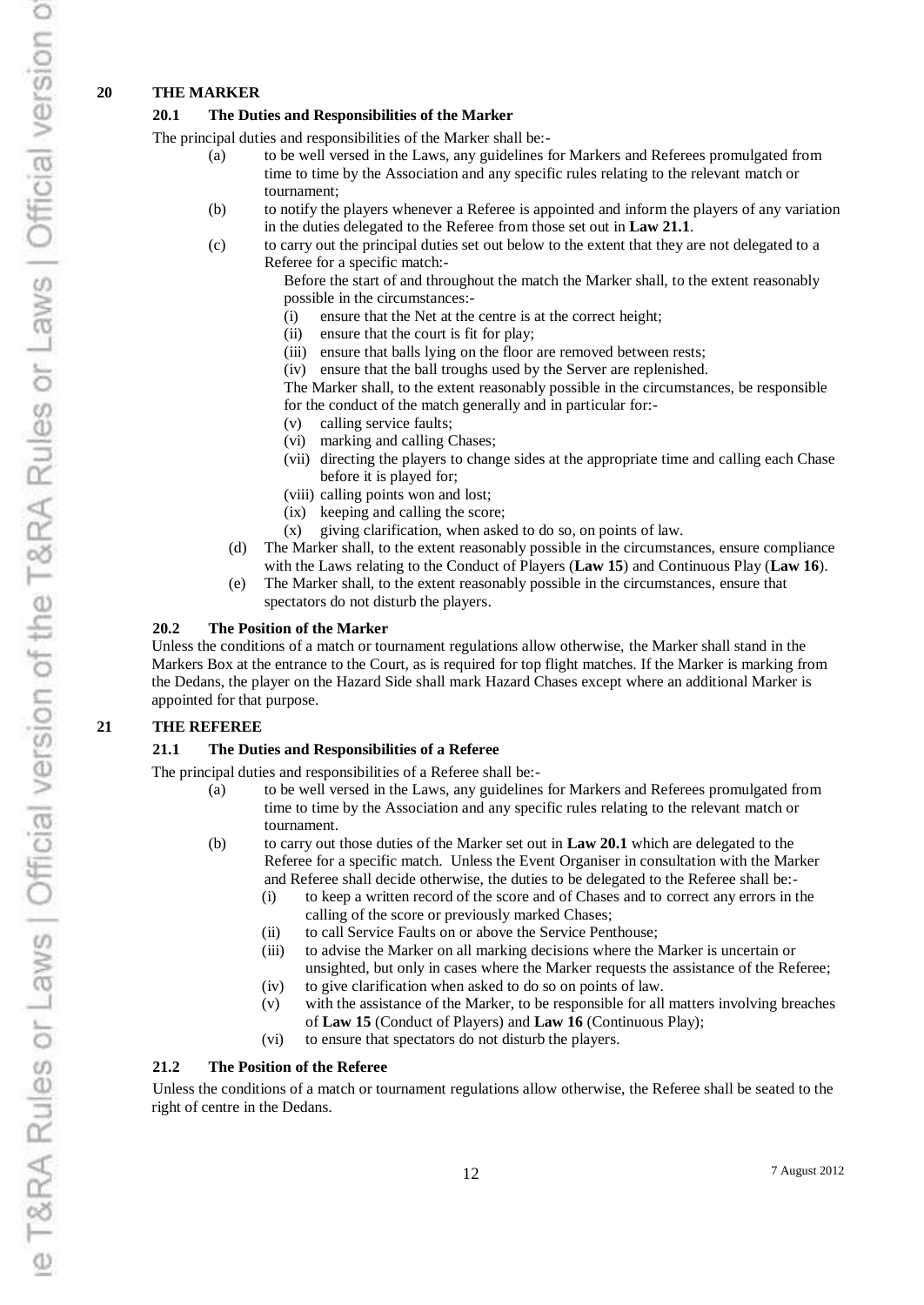#### **22 POWERS OF THE MARKER AND REFEREE**

#### **22.1 Breach of Law 15 (Conduct of Players)**

If, in the opinion of the Marker or the Referee (if this power has been delegated to a Referee), the behaviour of a player is contrary to the letter or spirit of the provisions of **Part VI**, he shall warn the offending player that a continuation of such behaviour would result in forfeiture of the match. Should that player continue to offend, the Marker or (as the case may be) the Referee shall award the match to his opponent(s) forthwith. In the case of gross misconduct on the part of any player, the Marker or as the case may be the Referee may, at his sole discretion, award the match to that player's opponent(s) without a warning.

#### **22.2 Breach of Law 16 (Continuous Play)**

The Marker or (if such power is delegated to a Referee) the Referee has the power:-

- (a) to order any player who has left the Court with or without permission under **Law 16**, to return and play on;
- (b) to order any player to resume or to expedite play; and
- (c) at his absolute discretion taking account of all the circumstances, to give a warning to any player and, if that warning is not heeded, to award the match to that player's opponent(s).

The Marker or, as the case may be, the Referee shall be free to exercise any or all of the foregoing powers at such time or times as he considers appropriate.

# **PART VIII HANDICAPS**

#### **23 Handicaps**

The Handicaps most commonly used are those set out in this Law. In addition there are a number of long established Handicaps, which are set out under the heading "Cramped Odds" in the Glossary, but which are now infrequently used.

#### **23.1 Quarter Odds**

Quarter odds are played for in every fourth game of each set where they apply.

#### **23.2 Half Odds**

When half odds Handicaps are played, the Handicap in the first game of each set is always that most favourable to the player conceding the Handicap. If a Handicap involves half odds received and owed, full odds when received will alternate with, rather than coincide with, full odds owed and vice versa. (e.g. receive half 15 owe half 30 is played love owe 30 in the first game, receive 15 owe 15 in the second game and so on).

#### **23.3 Bisque**

A "Bisque" is one point in a set conceded to an opponent. The player receiving the Bisque may take it to win one point in each set at any time subject to the following:-

- (a) he may not take it during a Rest;
- (b) if Server, he may not take it after serving one fault;
- (c) Then, if there is only one Chase, he may take it and need not change sides or he may take it after changing sides but, after he has passed the Net, he may not go back again; and
- (d) if there are two Chases the players must change sides before the Bisque is taken.

#### **23.4 Half-Bisque**

The player receiving a Half-Bisque may take it:-

- (e) to call Chase Off and so to annul a Chase about to be played for; or
- (f) to annul a first fault served by him; or
- (g) to add a second fault to one served by his opponent.

Apart from (c) the conditions regarding taking a Bisque apply equally to a Half-Bisque.

The Handicapper may give a Half-Bisque as being one Bisque in every alternate set, in which case the Bisque must be taken in the odd sets.

#### **23.5 One Serve**

The player giving the Handicap shall only be allowed one serve in each Rest.

#### **23.6 Banned the Tambour**

The player giving the Handicap shall lose the point if a ball struck by him before Falling, hits the oblique face of the Tambour.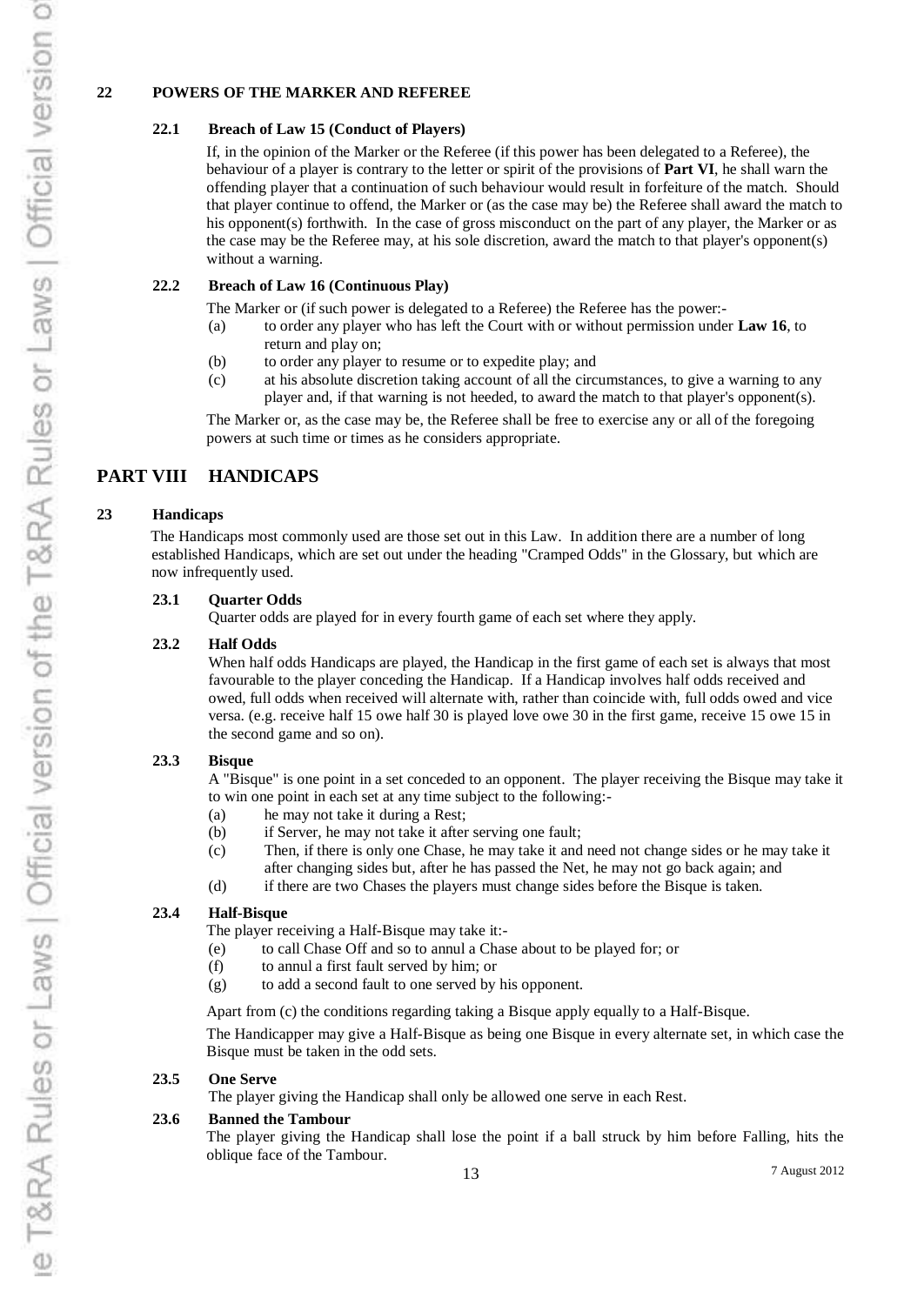#### **23.7 Chase Restriction**

When a player gives a specified Chase, the restriction shall apply only to a Chase on the Service Side unless the player is also giving a Chase on the Hazard Side. Any Chase made by the giver of the odds Worse than the one specified loses him a point (even when playing off a Hazard Chase). Any Chase made by the Receiver of the odds Worse than the one specified is considered equal to the Chase specified.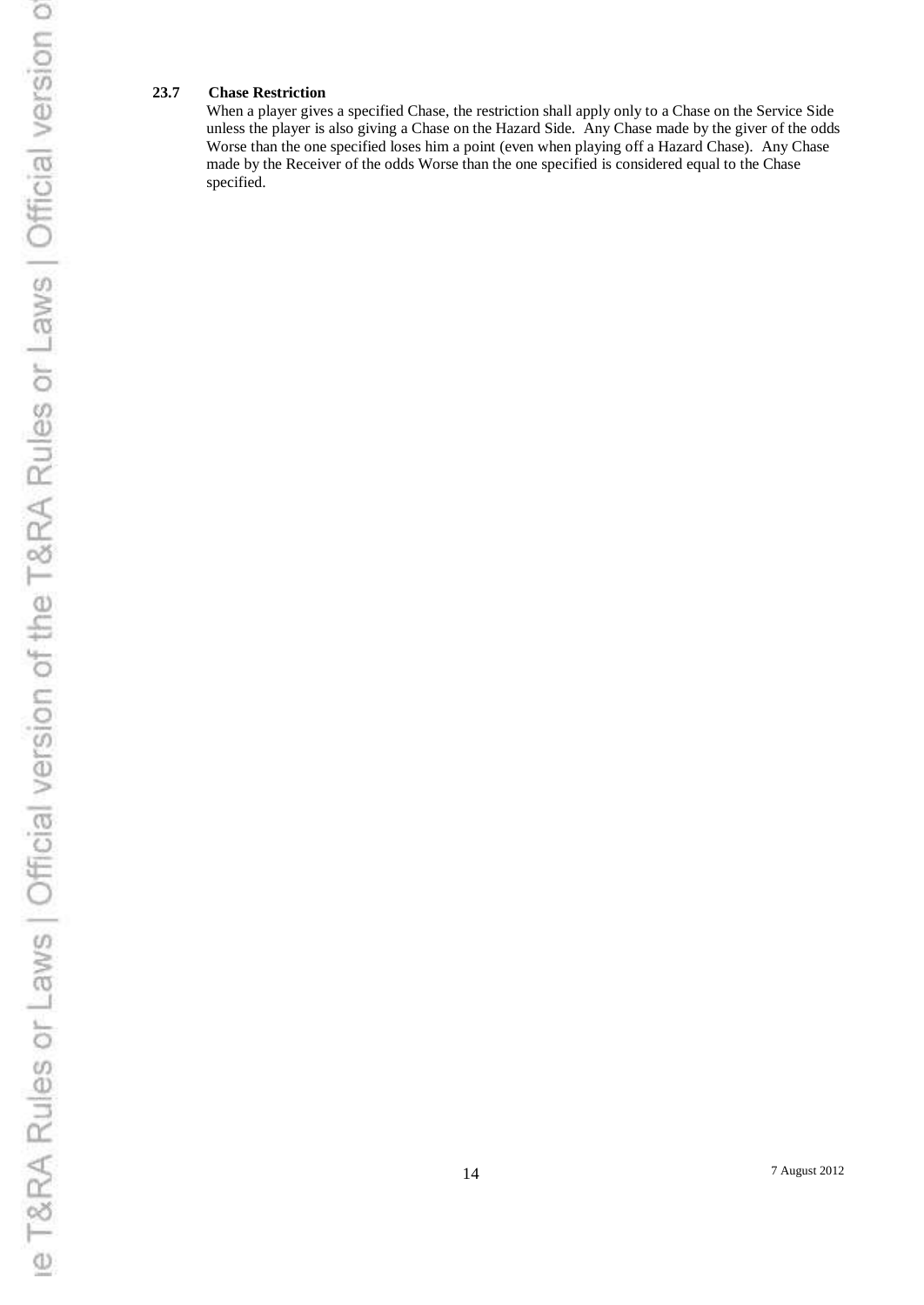# **APPENDIX**

# **GLOSSARY OF TENNIS TERMS**

Note: - There are a number of Tennis Terms which appear in the main body of these Laws and which appear as Definitions in Law 2. These have not been repeated in this Glossary.

| <b>Advantage</b>                | See Law 12.                                                                                                                                                                                                                                                                                                                                                                                                                                                                   |
|---------------------------------|-------------------------------------------------------------------------------------------------------------------------------------------------------------------------------------------------------------------------------------------------------------------------------------------------------------------------------------------------------------------------------------------------------------------------------------------------------------------------------|
| Ais                             | In a Jeu Quarre Court a narrow board approximately 3 metres high and 30 cms wide<br>is situated on the Service Side on the Back Wall at its junction with the Gallery<br>Wall. If a ball played from the Hazard Side strikes the Ais without first touching<br>the penthouse, the Receiver wins the point.                                                                                                                                                                    |
| <b>Attacking a Chase</b>        | See Law 9.3(b)(i).                                                                                                                                                                                                                                                                                                                                                                                                                                                            |
| <b>Bar all the Walls</b>        | Also called Touch No Walls, see "Cramped Odds".                                                                                                                                                                                                                                                                                                                                                                                                                               |
| <b>Bar the Openings</b>         | See "Cramped Odds".                                                                                                                                                                                                                                                                                                                                                                                                                                                           |
| <b>Bar the Winning Openings</b> | See "Cramped Odds".                                                                                                                                                                                                                                                                                                                                                                                                                                                           |
| <b>Battery Walls</b>            | The walls built within the court which support the Penthouse and house the<br>Openings. The Battery Walls at either end of the Service Side and Hazard Side<br>constitute the lower part of the Back Walls of the court and are known as the<br>Dedans Wall and Grille Wall respectively. The Battery Wall opposite the Main<br>Wall is known as the Gallery Wall. The portions of the Battery Walls between the<br>Openings and the floor used to be known as the Batteries. |
| <b>Better</b>                   | See Law 9.1.                                                                                                                                                                                                                                                                                                                                                                                                                                                                  |
| <b>Bisque</b>                   | See Law 23.3.                                                                                                                                                                                                                                                                                                                                                                                                                                                                 |
| <b>Boast</b>                    | A return that is struck against the Back Wall on the same side of the Net as the<br>Striker or against one or other of the side walls.                                                                                                                                                                                                                                                                                                                                        |
| <b>Boasted Force</b>            | A boast that Drops in a Winning Opening. The term is usually employed only for a<br>force to the Dedans.                                                                                                                                                                                                                                                                                                                                                                      |
| <b>Bobble Service</b>           | A slow Service that should bounce several times on the service penthouse and Drop<br>near the Grille Wall.                                                                                                                                                                                                                                                                                                                                                                    |
| <b>Boomerang Service</b>        | A Service that touches the Service Penthouse, the Grille Penthouse, the High Back<br>Wall on the Hazard Side and then returns to the Service Penthouse before Dropping<br>close to and moving parallel to the Grille Wall.                                                                                                                                                                                                                                                    |
| <b>Calling a Chase</b>          | A Chase is called when the Chase that is to be played for is stated.                                                                                                                                                                                                                                                                                                                                                                                                          |
| <b>Chandelle</b>                | See Drop Service.                                                                                                                                                                                                                                                                                                                                                                                                                                                             |
| <b>Chase</b>                    | See Law 9.                                                                                                                                                                                                                                                                                                                                                                                                                                                                    |
| <b>Chase Off</b>                | See Law $9.3(b)(vi)$ .                                                                                                                                                                                                                                                                                                                                                                                                                                                        |
| <b>Coup de Bosse</b>            | A return which strikes the Main Wall and then enters the Dedans.                                                                                                                                                                                                                                                                                                                                                                                                              |
| <b>Coup de Breche</b>           | A straight force that Drops in the Dedans near to one of its outer edges.                                                                                                                                                                                                                                                                                                                                                                                                     |
| <b>Coup de Cabasse</b>          | A return that Drops in the Dedans after first striking the wall between the Last<br>Gallery and the Dedans wall (called after a French Professional of that name who<br>played this difficult stroke).                                                                                                                                                                                                                                                                        |
| <b>Coup de Chandelle</b>        | A lofted return that Drops or (more usually) Falls in the Dedans.                                                                                                                                                                                                                                                                                                                                                                                                             |
| <b>Coup d'Orleans</b>           | A return that is struck against the Service Wall and Drops directly in the Dedans<br>(called after Philippe Egalite, Duc d'Orleans, who invented or practised this stroke).                                                                                                                                                                                                                                                                                                   |
| <b>Coup de Poteau</b>           | A straight force that enters the Dedans at the centre post.                                                                                                                                                                                                                                                                                                                                                                                                                   |
| <b>Coup de Temps</b>            | The stroke usually attempted off the back wall when the ball is too near to the wall<br>and floor for an ordinary return to be made. The stroke is commenced before the<br>ball reaches the wall, so that immediately it leaves it the stroke can be completed<br>with the minimum amount of further movement and acceleration of the Racquet.                                                                                                                                |
| <b>Cramped Odds</b>             | Handicaps that prohibit certain strokes or Services. Unless specifically stated the<br>limiting conditions of Cramped Odds do not apply to Service. Cramped Odds may<br>be such as are fixed by the handicapper but the more usual forms are as set out<br>under this heading.                                                                                                                                                                                                |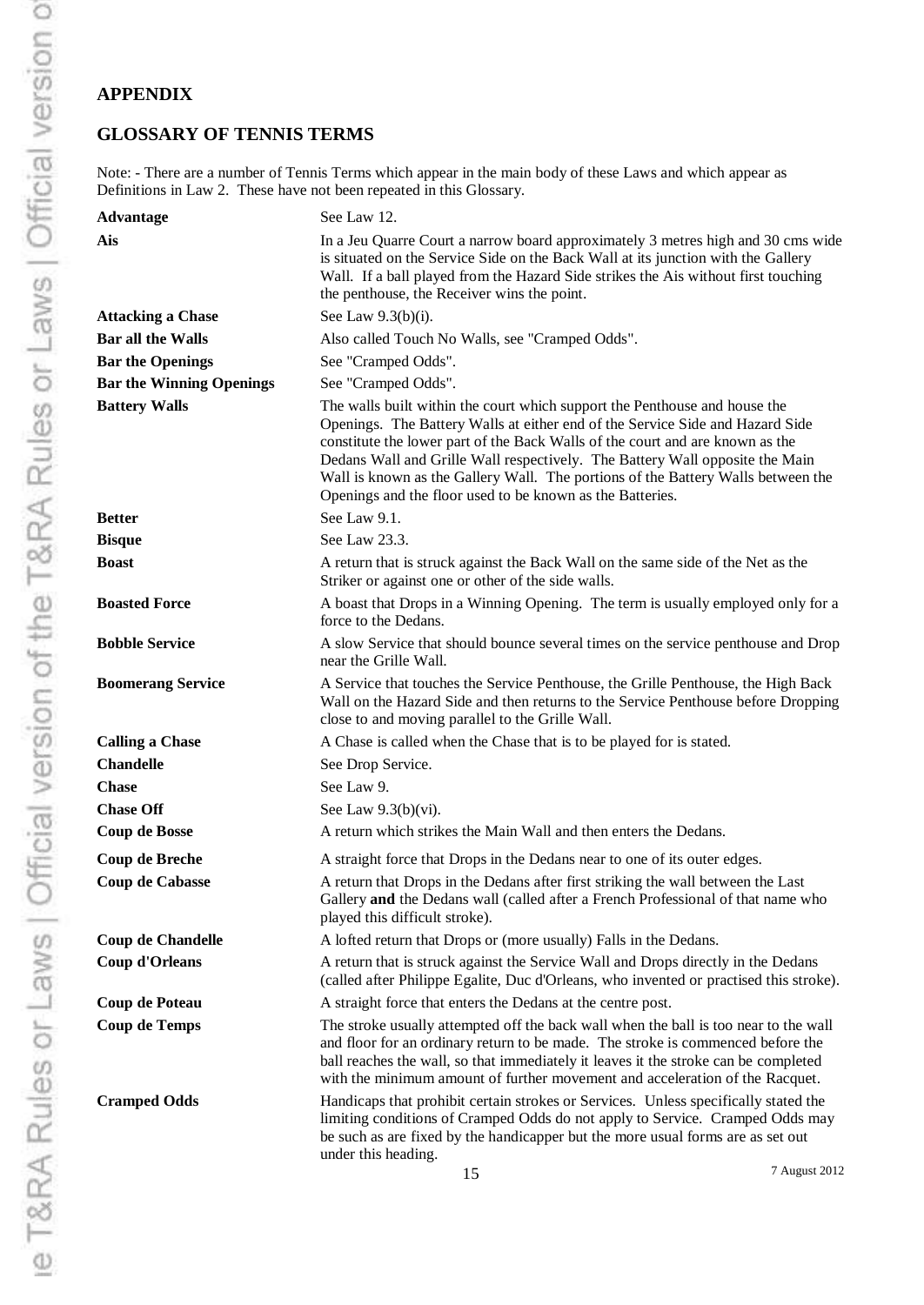| <b>Bar the Openings</b>         | The giver of the odds loses a point whenever a ball returned by him enters an<br>Opening.                                                                                                                                                                                                                                                                                                                                                             |
|---------------------------------|-------------------------------------------------------------------------------------------------------------------------------------------------------------------------------------------------------------------------------------------------------------------------------------------------------------------------------------------------------------------------------------------------------------------------------------------------------|
| <b>Bar the Winning Openings</b> | The giver of the odds loses a point whenever a ball returned by him enters the<br>Dedans, the Grille or the Winning Gallery.                                                                                                                                                                                                                                                                                                                          |
| <b>Half-Court</b>               | The players shall agree or the Handicapper decide to which half-Court, on each<br>side of the Net, the giver of the odds shall play. He loses a point if a ball returned<br>by him Drops in the other Half-Court or in an Opening or in half the Dedans in the<br>other Half Court. A ball that Drops on the Half-Court Line does not lose him a<br>point. After the ball has Dropped the ordinary Laws apply.                                        |
| <b>Round Services</b>           | The Receiver may refuse to take Services that do not come immediately off the<br>Grille Penthouse. If he attempts to take such a Service that Service becomes good.<br>If he does not it is a fault.                                                                                                                                                                                                                                                  |
| <b>Touch No Side Walls</b>      | The giver of the odds loses a point if a ball returned by him enters a Gallery, or<br>touches the Side Wall, the Service Wall, or the Main Wall, before Falling.                                                                                                                                                                                                                                                                                      |
| <b>Touch No Walls</b>           |                                                                                                                                                                                                                                                                                                                                                                                                                                                       |
|                                 | The giver of the odds loses a point whenever a ball returned by him enters<br>(a)<br>an Opening, or touches any wall before Falling.<br>A penthouse is not a wall.<br>(b)<br>A Bandeau is part of a wall.<br>(c)<br>The above odds are also given in the form that the ball must Drop before<br>(d)<br>touching a wall, etc., but after Dropping it may touch them without penalty.<br>In this form it is usually called "Touch No Walls Full Pitch". |
| <b>Dedans</b>                   | See Law 2.                                                                                                                                                                                                                                                                                                                                                                                                                                            |
| Dedans Wall                     | The Back Wall on the Service Side below the penthouse.                                                                                                                                                                                                                                                                                                                                                                                                |
| <b>Defending a Chase</b>        | See Law $9.3(b)(i)$ .                                                                                                                                                                                                                                                                                                                                                                                                                                 |
| Deuce                           | See Law 12.                                                                                                                                                                                                                                                                                                                                                                                                                                           |
| Door                            | See Law 2 - Gallery.                                                                                                                                                                                                                                                                                                                                                                                                                                  |
| Double Hit                      | See Law 11.2(e).                                                                                                                                                                                                                                                                                                                                                                                                                                      |
| <b>Doubles</b>                  | See Law 14.                                                                                                                                                                                                                                                                                                                                                                                                                                           |
| <b>Drop Service</b>             | A high Service, delivered from near the Main Wall, that should Drop near to the<br>Grille Wall.                                                                                                                                                                                                                                                                                                                                                       |
| Du Tout                         | The score of a player who requires one stroke to win the set (cf. game-ball).                                                                                                                                                                                                                                                                                                                                                                         |
| <b>Enter a Gallery</b>          | See Law 2.                                                                                                                                                                                                                                                                                                                                                                                                                                            |
| <b>Enter an Opening</b>         | See Law 2 - Gallery.                                                                                                                                                                                                                                                                                                                                                                                                                                  |
| Fault                           | See Law 8.1.                                                                                                                                                                                                                                                                                                                                                                                                                                          |
| Fifteen                         | See Law 12.                                                                                                                                                                                                                                                                                                                                                                                                                                           |
| <b>First Gallery</b>            | See Law 2.                                                                                                                                                                                                                                                                                                                                                                                                                                            |
| <b>First Stroke</b>             | The return of the Service.                                                                                                                                                                                                                                                                                                                                                                                                                            |
| <b>Fly Net</b>                  | In some old Courts fly nets were erected above the Out of Court Line in each of the<br>four corners. A ball striking the fly net was not out of Court. Rarely used in<br>modern Courts.                                                                                                                                                                                                                                                               |
| Force                           | Originally any stroke that Drops into an opening, usually a Winning Opening. The<br>term is now used to indicate a stroke hit with power at any Opening - usually the<br>Dedans.                                                                                                                                                                                                                                                                      |
| Forty                           | See Law 12. Originally this score was forty-five, but was subsequently called forty<br>for the sake of brevity.                                                                                                                                                                                                                                                                                                                                       |
| <b>Four-handed Game</b>         | Doubles.                                                                                                                                                                                                                                                                                                                                                                                                                                              |
| <b>Gallery Lines</b>            | Chase lines on the floor that correspond to Galleries (see Law 6).                                                                                                                                                                                                                                                                                                                                                                                    |
| <b>Gallery Net</b>              | The Net attached to a Gallery Post to separate a Gallery from the one next to it.                                                                                                                                                                                                                                                                                                                                                                     |
| Game                            | See Law 12.                                                                                                                                                                                                                                                                                                                                                                                                                                           |
|                                 |                                                                                                                                                                                                                                                                                                                                                                                                                                                       |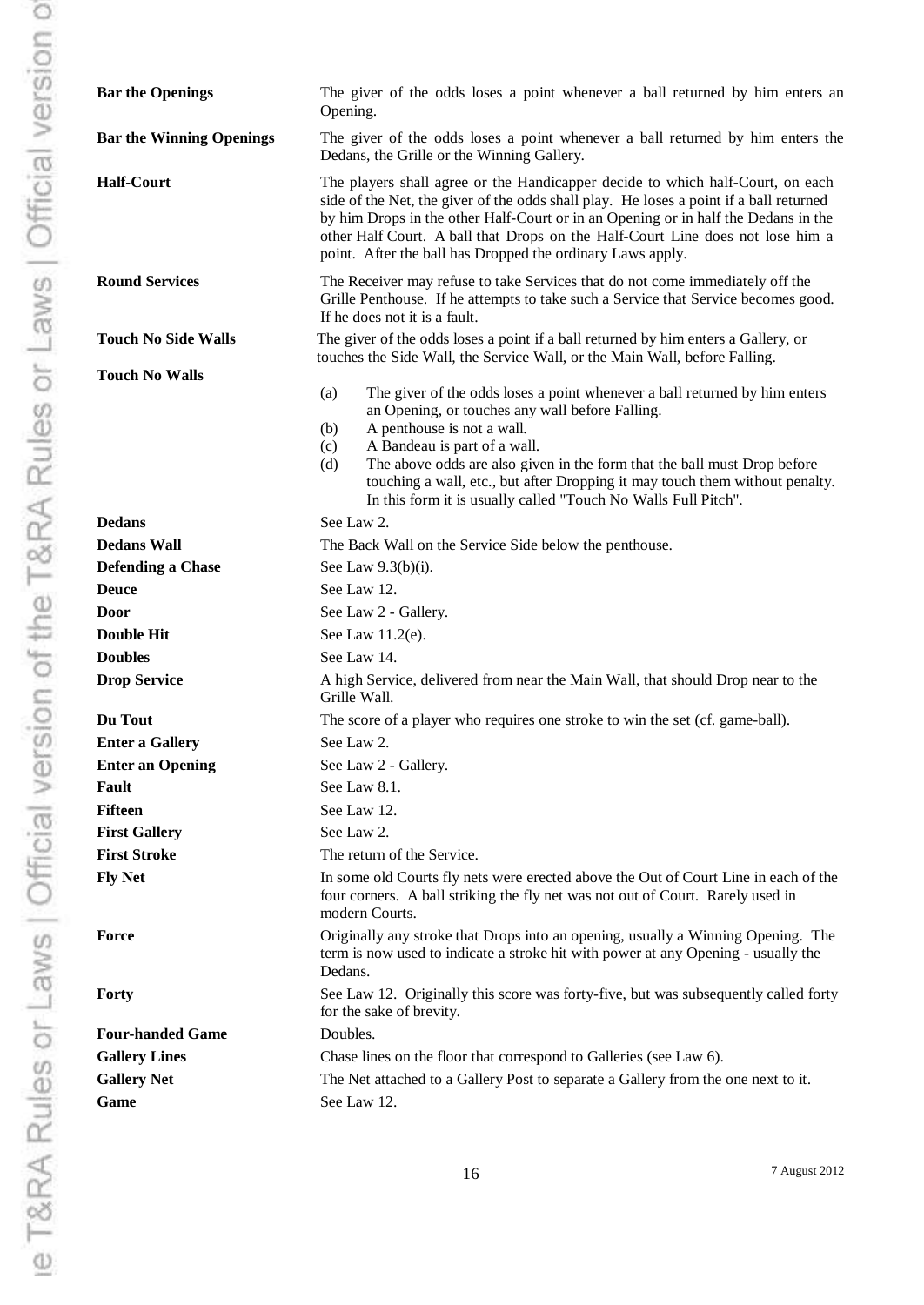| <b>Giraffe Service</b>  | A high underhand Service delivered from near the Side Penthouse. After bouncing<br>on the Service Penthouse the ball should Drop on the floor near to the Fault Line<br>and to the Grille Wall).                                                                                                                                               |
|-------------------------|------------------------------------------------------------------------------------------------------------------------------------------------------------------------------------------------------------------------------------------------------------------------------------------------------------------------------------------------|
| <b>Good Service</b>     | See Law 8.1.                                                                                                                                                                                                                                                                                                                                   |
| <b>Grille Penthouse</b> | The penthouse on the Grille Wall.                                                                                                                                                                                                                                                                                                              |
| Half a Yard             | See Law 6.                                                                                                                                                                                                                                                                                                                                     |
| <b>Half-Bisque</b>      | See Law 23.4.                                                                                                                                                                                                                                                                                                                                  |
| <b>Half Court</b>       | Either half of the Court divided by a notional line drawn on the floor between the<br>Back Walls and bisecting those walls on the floor.                                                                                                                                                                                                       |
| <b>Half Odds</b>        | See Law 23.2.                                                                                                                                                                                                                                                                                                                                  |
| <b>Hazard Chase</b>     | See Law 9.                                                                                                                                                                                                                                                                                                                                     |
| <b>High Back Wall</b>   | That part of each Back Wall above the penthouse.                                                                                                                                                                                                                                                                                               |
| Joues                   | The inner vertical walls of the Dedans, the Grille, the Winning Gallery and the Last<br>Gallery. A ball in touching a Joue is not thereby deemed to have entered an<br>Opening (see Law 2).                                                                                                                                                    |
| <b>Jeu Quarre</b>       | A form of Court formerly common in France which has no penthouse on the Back<br>Wall on the Service Side and which usually has two or more Lunes and an Ais.<br>There is no Tambour.                                                                                                                                                           |
| <b>Last Gallery</b>     | See Law 2.                                                                                                                                                                                                                                                                                                                                     |
| Let                     | See Law 10.                                                                                                                                                                                                                                                                                                                                    |
| Line                    | The cord that supports the Net.                                                                                                                                                                                                                                                                                                                |
| Line, Chase the         | See Law 9.1.                                                                                                                                                                                                                                                                                                                                   |
| Love                    | The score of a player who has not yet won a stroke in the game or a game in the set<br>in question.                                                                                                                                                                                                                                            |
| <b>Love Game</b>        | A game won by a player in which his opponent does not score a stroke.                                                                                                                                                                                                                                                                          |
| <b>Love Set</b>         | A set won by a player in which his opponent does not score a game.                                                                                                                                                                                                                                                                             |
| Lune                    | A Winning Opening that was found in some old Courts. There was no standard<br>size, shape or position for Lunes, but they were usually placed above the Dedans<br>and Grille Penthouses.                                                                                                                                                       |
| <b>Marker's Box</b>     | The area designated for the Marker to stand when marking from the Net Post.                                                                                                                                                                                                                                                                    |
| <b>Nick</b>             | The junction of any wall and the floor of the Court. A ball is also said to be a<br>"nick" when the ball, as it Drops or Falls, touches a wall and the floor<br>simultaneously.                                                                                                                                                                |
| <b>No Strokes</b>       | The score at the beginning of a game before any points have been won or lost. In<br>Handicap play the Marker may call no strokes even though the score is not love all.                                                                                                                                                                        |
| Odds                    | Any form of Handicap is called Odds (see Law 23).                                                                                                                                                                                                                                                                                              |
| Penthouse               | The sloping roof above the Dedans, Galleries and Grille, extending along three<br>sides of the Court.                                                                                                                                                                                                                                          |
| <b>Pique Service</b>    | The Server stands near to the Main Wall and to the Second Gallery Line. He serves<br>overhead on to the Service Penthouse and as near as possible to the Service Line on<br>the penthouse. After striking the Service Wall the ball should Drop near to the<br>Grille Wall and the Fault Line.                                                 |
| <b>Play Line</b>        | The line painted on the walls to mark the upper limits of the area prepared for play<br>(see Law 2 - Out of Court).                                                                                                                                                                                                                            |
| Post                    | See Law 2 - Net Post and Gallery Post.                                                                                                                                                                                                                                                                                                         |
| <b>Rabats</b>           | In some old Courts netting was mounted above each end penthouse to prevent balls<br>from going out of court. A ball striking the Rabat was not out of court. Rarely used<br>in modern Courts.                                                                                                                                                  |
| <b>Railroad Service</b> | An overhead Service usually delivered by the Server standing near the side wall<br>between the Last Gallery and the Dedans wall. The ball follows a trajectory close<br>to the edge of the penthouse and may bounce one or more times. On leaving the<br>penthouse the ball should strike the Grille Wall with twist on it that brings it back |